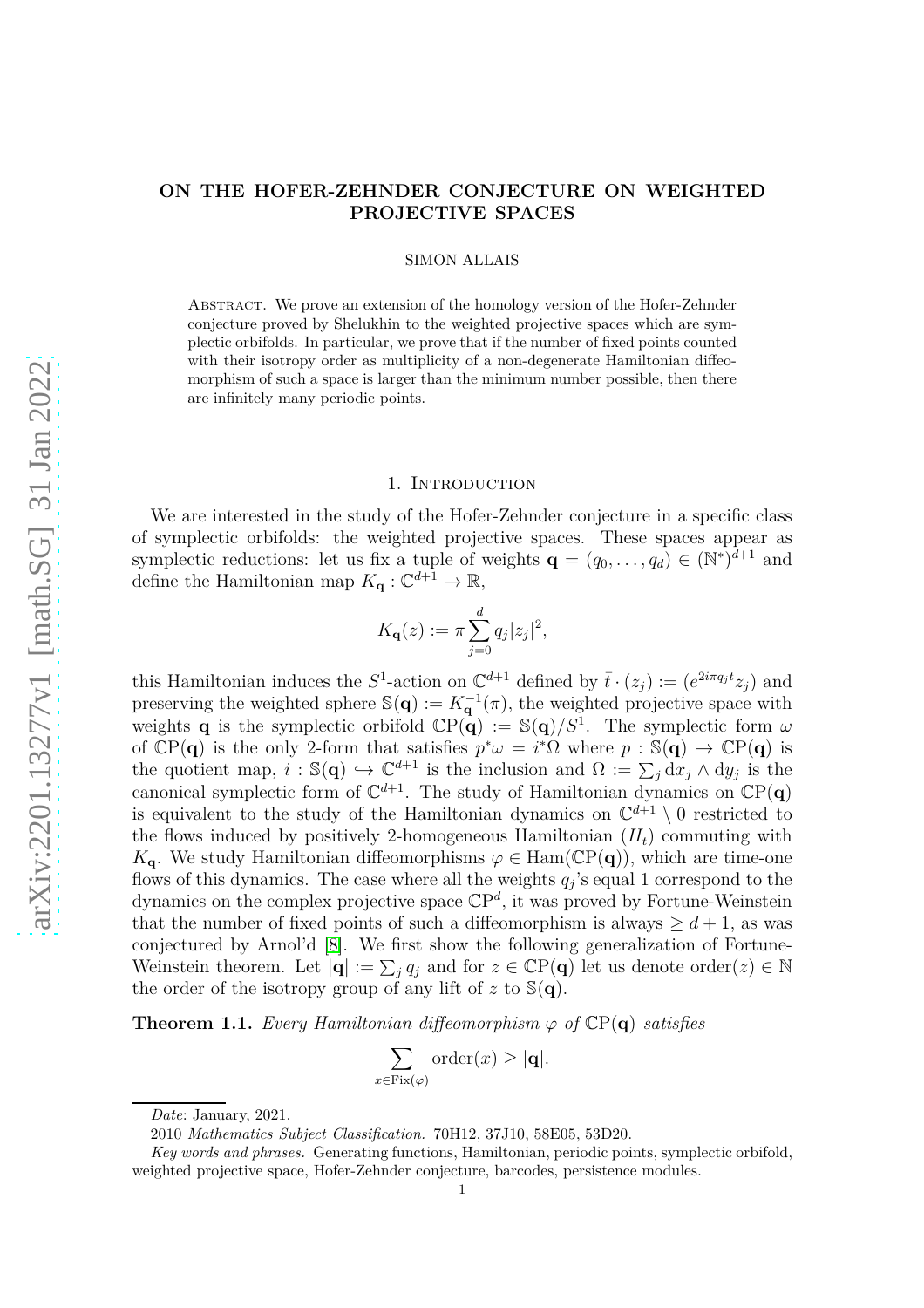Surprisingly, the number of fixed points is replaced by a weighted count of the fixed points. Of course, when  $\mathbf{q} = (1, \ldots, 1)$ , we get the Fortune-Weinstein theorem back. In [\[21\]](#page-20-1), the author claims that the  $d+1$  lower bound is also satisfied by the unweighted count of the fixed points. However, the proof contains gaps where the orders of isotropy groups should intervene<sup>[1](#page-1-0)</sup>. Let us remark that Theorem [1.1](#page-0-0) is obvious when the  $q_j$ 's are prime with each other two by two since for every  $j \in \{0, \ldots, d\}$ , there is only one point  $z_j \in \mathbb{C}P(q)$  such that order $(z_j) = q_j$  and every diffeomorphism preserves the order. Similarly, Theorem [1.1](#page-0-0) is a consequence of the Fortune-Weinstein theorem when **q** satisfies:  $\forall i, j$ , either  $q_i = q_j$  or  $q_i$  is prime with  $q_j$  (by considering the restriction of  $\varphi$  to the weighted projective subspace  $\{z \mid \text{order}(z) = q_i\}$  for each *j*).

The main subject of our article is the study of periodic points of  $\varphi \in \text{Ham}(\mathbb{C}P(\mathbf{q}))$ , which are fixed points of  $\varphi^k$  for some  $k \in \mathbb{N}^*$ . On the tori  $\mathbb{T}^{2d}$ , Conley conjectured that every Hamiltonian diffeomorphism has infinitely many periodic points. This statement was proven by Hingston [\[17\]](#page-20-2) after decades of advances [\[6,](#page-20-3) [27,](#page-21-0) [11,](#page-20-4) [20\]](#page-20-5) and then generalized to a large class of symplectic manifolds by Ginzburg [\[12\]](#page-20-6), Ginzburg-Gürel [\[13,](#page-20-7) [14,](#page-20-8) [15\]](#page-20-9) and Orita [\[24\]](#page-21-1). However, the Conley conjecture does not hold in  $\mathbb{C}P(q)$ : the Hamiltonian diffeomorphism

$$
[z_0:z_1:\cdots:z_d]\mapsto \left[e^{2i\pi a_0}z_0:e^{2i\pi a_1}z_1:\cdots:e^{2i\pi a_d}z_d\right],
$$

with rationally independent  $a_0, \ldots, a_d \in \mathbb{R}/\mathbb{Z}$ , have only  $d+1$  periodic points: the projection of the canonical base. In this case, one has equality at Theorem [1.1.](#page-0-0) Hofer-Zehnder conjectured that the only case for which a Hamiltonian diffeomorphism of a symplectic manifold can have finitely many periodic points is when its periodic points are fixed and in the minimal number possible [\[18,](#page-20-10) p. 263]. The conjecture was inspired by a theorem of Franks showing that every area preserving homeomorphism isotopic to identity has 2 or infinitely many periodic points (which implies the Hofer-Zehnder conjecture in  $\mathbb{C}P^1$  [\[9,](#page-20-11) [10\]](#page-20-12). Collier *et al.* gave a proof of Franks theorem in the case of  $Ham(\mathbb{C}P^1)$  using symplectic tools [\[5\]](#page-20-13). The higher achievement in proving this conjecture is Shelukhin's theorem showing a homology version of this conjecture in a class of symplectic manifolds including  $\mathbb{C}P^d$  [\[29\]](#page-21-2) (see also [\[4,](#page-20-14) [2\]](#page-20-15)). In this article, we prove an extension of this theorem to the weighted projective spaces. Following Shelukhin, we introduce a homology count of the fixed points of  $\varphi \in \text{Ham}(\mathbb{C}P(q))$ :

$$
N(\varphi; \mathbb{F}) := \sum_{x \in \text{Fix}(\varphi)} O(z; \mathbb{F}) \in \mathbb{N},
$$

where the  $O(z;\mathbb{F}) \in \mathbb{N}$  are numbers linked to the local homology groups of the fixed points *z* and depending on a coefficient field  $\mathbb{F}$  (see [\(7\)](#page-9-0) for a precise definition of the homology count, the precise definition of  $N(\varphi; \mathbb{F})$  also depends on the choice of isotopy from id to  $\varphi$ ). In the case where the fixed point *z* is non-degenerate (*i.e.* 1 is not an eigenvalue of  $d\varphi(z)$ ,  $O(z;\mathbb{F}) = \text{order}(z)$ . Therefore, if every fixed point is non-degenerate,  $N(\varphi; \mathbb{F})$  is the weighted count of fixed points used in Theorem [1.1.](#page-0-0)

<span id="page-1-1"></span>**Theorem 1.2.** Every Hamiltonian diffeomorphism  $\varphi$  of  $\mathbb{C}P(q)$  such that  $N(\varphi; \mathbb{F})$  >  $|q|$  *for some field*  $\mathbb F$  *whose characteristic is either* 0 *or prime with each*  $q_i$  *has infinitely many periodic points. Moreover, when*  $\varphi$  *has finitely many fixed points, if*  $\mathbb{F}$ 

<span id="page-1-0"></span><sup>&</sup>lt;sup>1</sup>Just before defining the family  $\Omega_z$  in the beginning of the proof, the fact that  $\Pi \circ \tilde{z}_1 = \Pi \circ \tilde{z}_2$ should imply order $(z_1)(\lambda_1 - \lambda_2) \in 2\pi\mathbb{Z}$  rather than  $\lambda_1 - \lambda_2 \in 2\pi\mathbb{Z}$ .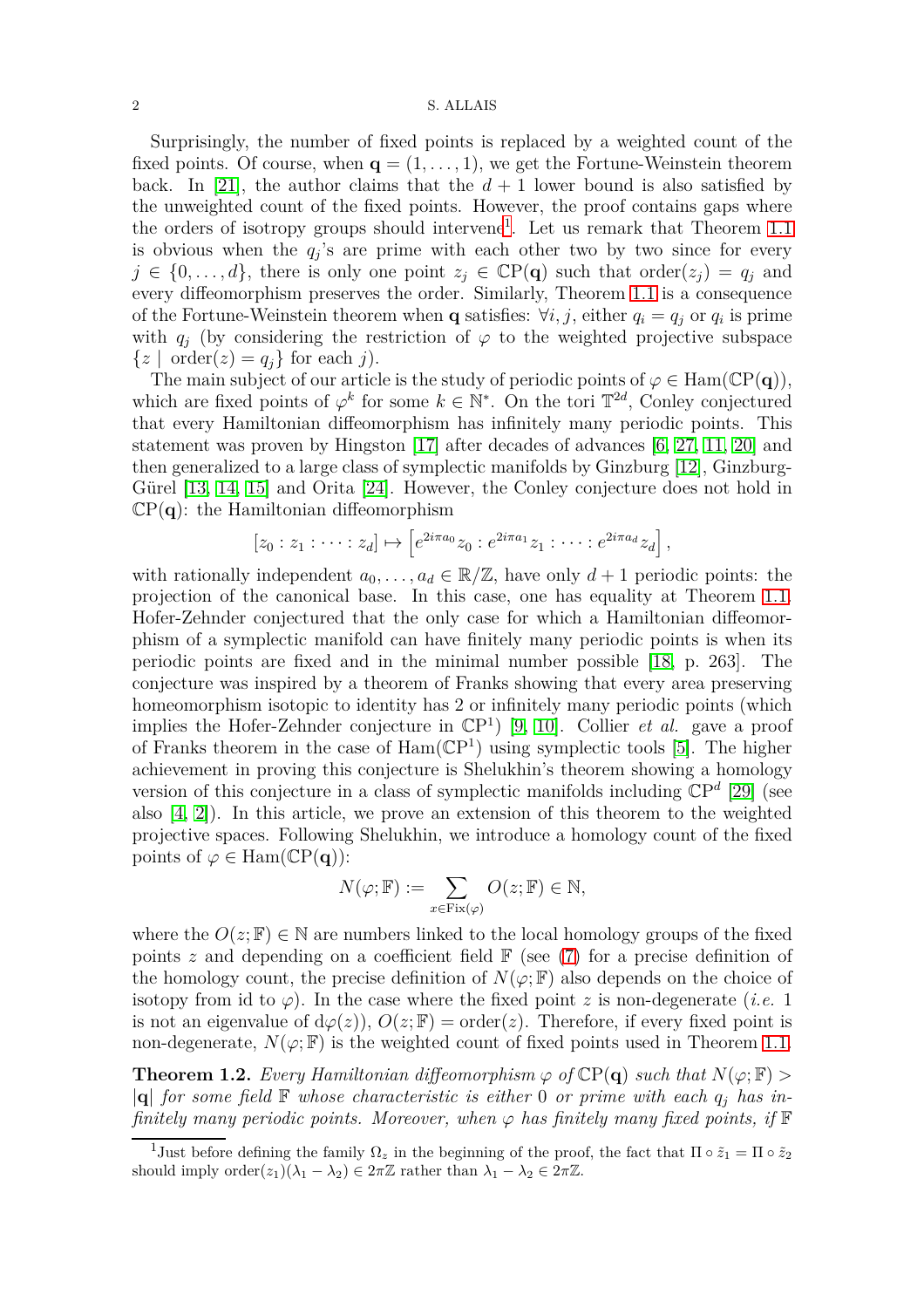*has characteristic* 0 *in the former assumption, there exists*  $A \in \mathbb{N}$  *such that, for all prime*  $p > A$ ,  $\varphi$  *has a p*-periodic point that is not a fixed point; if **F** *has characteristic*  $p \neq 0$ ,  $\varphi$  *has infinitely many periodic points whose period belongs to*  $\{p^k \mid k \in \mathbb{N}\}.$ 

Using the fact that  $O(z;\mathbb{F}) = \text{order}(z)$ , we get the following answer to the generalized Hofer-Zehnder conjecture in the non-degenerate case.

**Corollary 1.3.** *Every Hamiltonian diffeomorphism*  $\varphi$  *of*  $\mathbb{C}P(q)$  *such that* 

*x non-degenerate*

$$
\sum_{\substack{x \in \text{Fix}(\varphi) \\ \text{non-degenerate}}} \text{order}(x) > |\mathbf{q}|
$$

*has infinitely many periodic points.*

The proof of Theorem [1.2](#page-1-1) is an adaptation of our proof of the theorem of Shelukhin in the case of CP *d* [\[2\]](#page-20-15). It is based on the proofs given by Givental and Théret of the Fortune-Weinstein theorem using generating functions [\[16,](#page-20-16) [31\]](#page-21-3), we mention that these proofs can be easily adapted to show Theorem [1.1.](#page-0-0) The technical base of our proof is prior to Floer theory and does not appeal to the *J*-holomorphic curve theory: it relies on finite-dimensional critical point theory and classical algebraic topology. The key ideas of the proof of Theorem [1.2](#page-1-1) are due to Shelukhin: we are studying a barcode that we can associate to the persistence module  $(G_*^{(-\infty,t)}(\varphi;\mathbb{F}))_t$ induced by the generating functions homology of  $\varphi$  (as for  $N(\varphi;\mathbb{F})$ , it also depends on the choice of isotopy from id to  $\varphi$ ). The definition of such homology groups was introduced in  $[2]$  in the case of  $\mathbb{C}P^d$  and is a generating functions counterpart to the Floer homology groups  $H_*^{(-\infty,t)}(\varphi)$  inspired by previous constructions of Viterbo [\[33\]](#page-21-4) and Traynor [\[32\]](#page-21-5) in the case of compactly supported Hamiltonian diffeomorphisms of  $\mathbb{C}^d$ . The theory of barcodes in symplectic topology was introduced by Polterovich-Shelukhin in [\[25\]](#page-21-6). Adapting Shelukhin's proof, we show that if the homology count  $N(\varphi;\mathbb{F})$  is greater than  $|\mathbf{q}|$ , the barcode of  $(\varphi;\mathbb{F})$  must contain finite bars. Since each finite bar must have a length lower than 1 whereas the sum of the length of (representatives of) finite bars  $\beta_{\text{tot}}(\varphi^k;\mathbb{F})$  is diverging to  $+\infty$  for good choices of powers  $k$  and fields  $\mathbb F$  according to a Smith-type inequality, the number of finite bars diverges (more precisely: the number of Z-orbits of finite bars diverges) and so does the number of periodic points.

Major works in symplectic topology recently used symplectic orbifolds [\[7,](#page-20-17) [26\]](#page-21-7) and we are hoping that this study will contribute to a better understanding of what one should expect of an orbifold Hamiltonian Floer homology theory. Indeed, our "weighted" result is not the first intriguing phenomenon observed in this topic: a recent work extending the Floer homology to global quotient orbifolds (*i.e.* orbifolds obtained as quotient of a manifold by a finite group, contrary to  $\mathbb{C}P(q)$  relates this homology theory to the Chen-Ruan homology [\[23\]](#page-20-18).

**Organization of the paper.** In Section [2,](#page-3-0) we discuss preliminary results needed for the construction of the generating functions homology: homology projective join on weighted projective spaces and generating functions of  $\mathbb{R}_+^* \times S^1$ -equivariant Hamiltonian diffeomorphisms. In Section [3,](#page-7-0) we extend the construction of the generating functions homology for complex projective spaces to weighted projective spaces. We then study the spectral invariants associated with these homology groups and derive Theorem [1.1](#page-0-0) and the universal bound on the length of finite bars (Theorem [3.9\)](#page-14-0). In Section [4,](#page-14-1) we show the Smith-type inequality satisfied by the length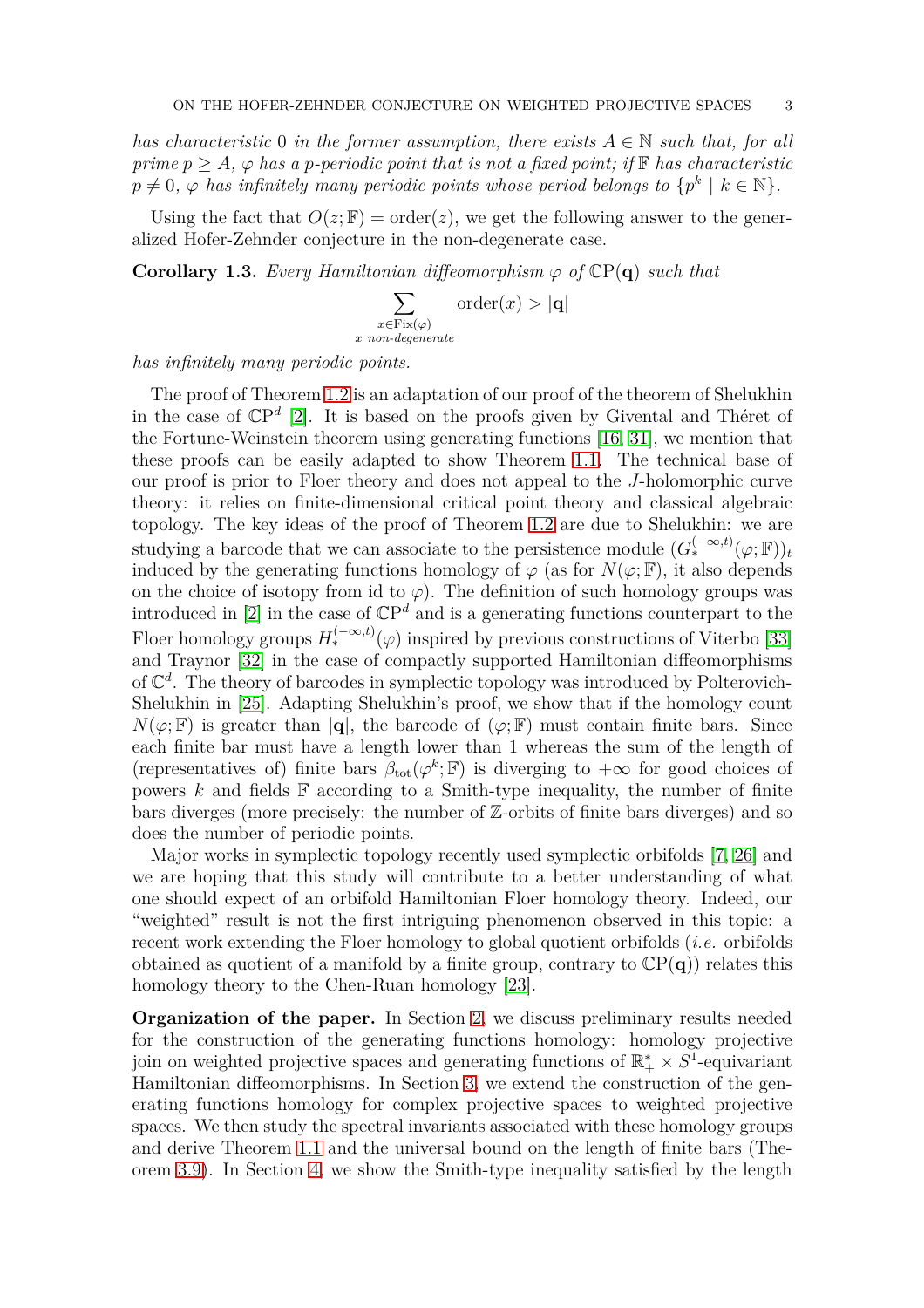of the finite bars of the barcode associated with a diffeomorphism  $\varphi$ . In Section [5,](#page-17-0) we prove Theorem [1.2.](#page-1-1) In Appendix [A,](#page-18-0) we discuss an extension of the Thom isomorphism and the Gysin long exact sequence to orbibundles that is needed in our article.

**Acknowledgments.** I am grateful to Lisa Traynor who asked me about the possible extension of my proof to this singular setting. I am also thankful to Egor Shelukhin, Marco Mazzucchelli, Vincent Humilière and Sobhan Seyfaddini for their support. I am especially grateful to Sheila Sandon for the fruitful related discussions we had as I was invited by her.

## 2. Preliminaries

<span id="page-3-0"></span>2.1. **The category of weighted projective spaces.** Let us fix convention and notation about weighted projective spaces.

Every spaces considered here are finite dimensional. Let *E* be a complex vector space and  $\rho: S^1 \to GL(E)$  a smooth group morphism defining a linear  $S^1$ -action of *E*. Formally a weighted projective space will consist of the data  $(E, \rho)$ , where *E* and  $\rho$  are as above, and be denoted  $\mathbb{P}(E,\rho)$ . The group  $\mathbb{R}_+^* \times S^1$  acts on  $E \setminus 0$  by

$$
(\lambda, t) \cdot z := \lambda \rho(t) z, \quad \forall (\lambda, t) \in \mathbb{R}_+^* \times S^1, \forall z \in E \setminus 0.
$$

The induced orbifold  $(E \setminus 0) / (\mathbb{R}_+^* \times S^1)$  is naturally associated with  $\mathbb{P}(E, \rho)$  and we will often identify  $\mathbb{P}(E,\rho)$  with this space, by a slight abuse of notation. A morphism from  $\mathbb{P}(E,\rho)$  to  $\mathbb{P}(E',\rho')$  is a class of injective  $S^1$ -equivariant linear morphisms  $(E, \rho) \rightarrow (E', \rho')$  under the equivalence relationship  $\sim$  defined by

$$
f \sim g \Leftrightarrow \exists (\lambda, t) \in \mathbb{R}_+^* \times S^1, f = \lambda \rho'(t) \circ g.
$$

Every morphism induces a natural orbifold map, we will identify morphism and induced map by a slight abuse of notation. A weighted projective subspace  $P \subset$  $\mathbb{P}(E,\rho)$  is a projective space  $P = \mathbb{P}(F,\rho')$  induced by an  $S^1$ -invariant subspace  $F \subset E$  with  $\rho'$  the natural restricted action.

Given an  $S^1$ -action  $\rho: S^1 \to GL(E)$ , there exists a base  $(v_0, \ldots, v_n)$  and integers  $q_0, \ldots, q_n \in \mathbb{Z}$  such that

$$
\rho(t)v_j := e^{2i\pi t q_j}v_j, \quad \forall t \in S^1, \forall j \in \{0, \dots, n\},
$$

seeing  $S^1$  as  $\mathbb{R}/\mathbb{Z}$ . The multiset  $\{q_0, \ldots, q_n\}$  is uniquely defined by  $(E, \rho)$  and called the weights of  $\mathbb{P}(E,\rho)$ ; it defines a fonctor from the category of weighted projective spaces to the category of multisets. We will only study weighted projective spaces with positive weights. An usual (or "unweighted") projective space is a weighted projective space whose weights are all equal to one. Given  $\mathbf{q} \in (\mathbb{N}^*)^{n+1}$ , let  $\rho_{\mathbf{q}}$ :  $S^1 \to GL_{n+1}(\mathbb{C})$  be such that

<span id="page-3-1"></span>
$$
\rho_{\mathbf{q}}(t)\varepsilon_j := e^{2i\pi t q_j} \varepsilon_j, \quad \forall t \in S^1, \forall j \in \{0, \dots, n\},\tag{1}
$$

where  $(\varepsilon_j)$  is the canonical base. We denote  $\mathbb{C}P(q) := \mathbb{P}(\mathbb{C}^{d+1}, \rho_q)$ . Every weighted projective space with weights **q** is isomorphic to  $\mathbb{C}P(q)$ ; the category of weighted projective spaces up to isomorphism is equivalent to the category of multisets of N<sup>\*</sup>.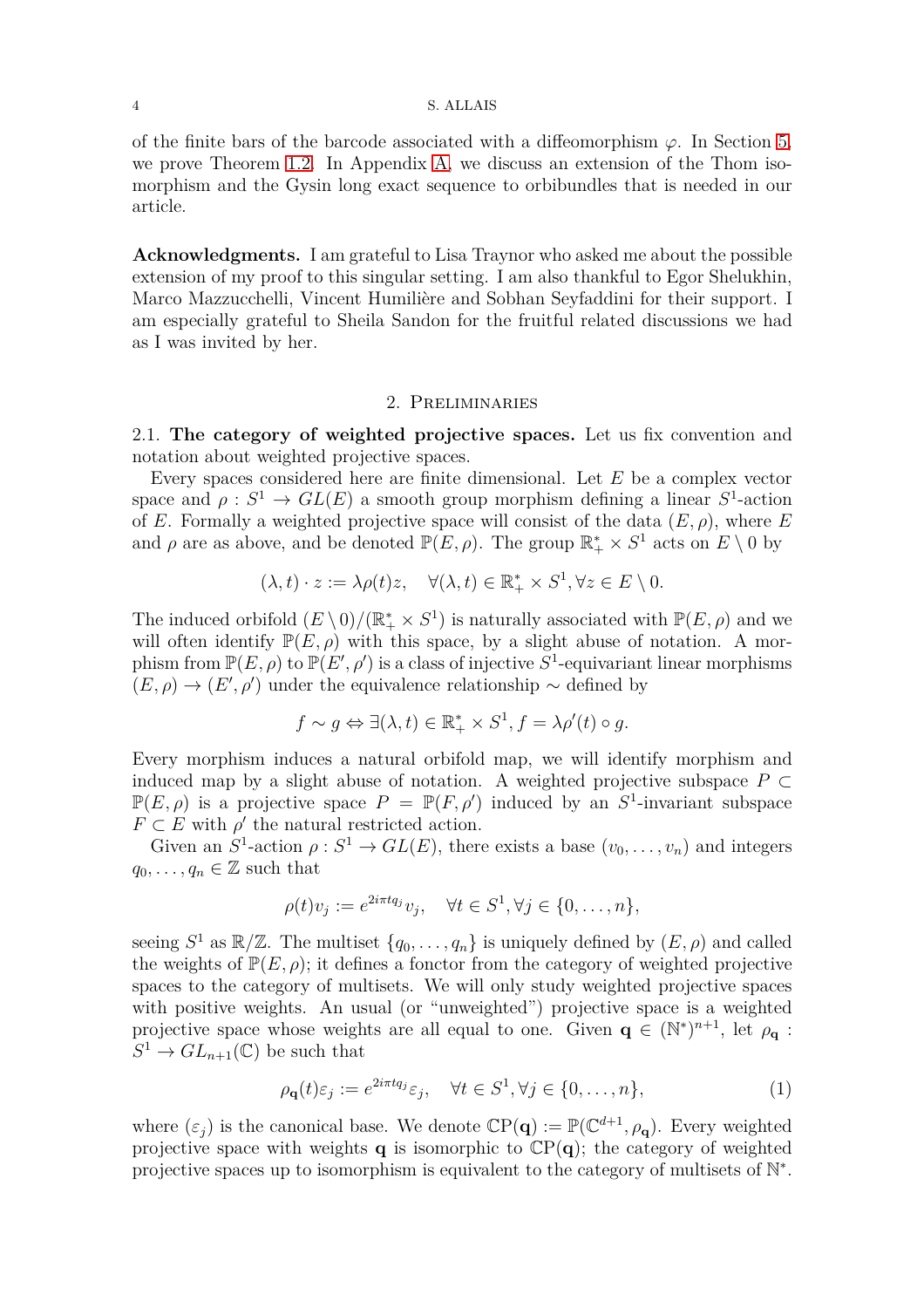2.2. **Projective join.** Given two weighted projective spaces  $P_j := \mathbb{P}(E_j, \rho_j)$ ,  $j \in$  $\{1, 2\}$ , their projective join  $P_1 * P_2$  is the weighted projective space  $\mathbb{P}(E_1 \times E_2, \rho_1 \times \rho_2)$ . The spaces  $P_1$  and  $P_2$  are naturally included in  $P_1 * P_2$  *via*  $E_1 \times 0 \subset E_1 \times E_2$  and  $0 \times E_2 \subset E_1 \times E_2$ . Given subsets  $A_j \subset P_j$ , one can also define the projective join  $A_1 * A_2 \subset P_1 * P_2$  by  $A_1 \cup A_2 \cup \pi(\tilde{A}_1 \times \tilde{A}_2)$ , where  $\pi : (E_1 \times E_2) \setminus 0 \to P_1 * P_2$  is the quotient map and the  $\tilde{A}_j \subset E_j$  are the inverse images of the  $A_j$ 's under  $E_j \setminus 0 \to P_j$ . Given points  $a_j \in A_j$ , the projective line  $(a_1a_2) \subset P_1 * P_2$  will refer to the weighted projective line  $\{a_1\} * \{a_2\}.$ 

Given topological space or pair *X*,  $H_*(X)$  and  $H^*(X)$  denote the singular homology and cohomology groups. When we need to explicit the ring of coefficients *R*, it will be written  $H_*(X; R)$  and  $H^*(X; R)$ . In [\[2,](#page-20-15) Appendix A], we defined a natural morphism  $\pi$ <sub>*i*</sub> :  $H_*(A \times B) \to H_{*+2}(A * B)$  in the unweighted case called the homology projective join. Let us extend this natural map. Given  $A \subset P$  and  $B \subset P'$  subsets of weighted projective spaces, let us define

$$
E_{A,B} := \{ (a, b, c) \in A \times B \times (A * B) \mid c \in (ab) \},
$$

and projection maps  $p_1 : E_{A,B} \to A \times B$  and  $p_2 : E_{A,B} \to A * B$ .

**Lemma 2.1.** *At the topological level, the map p*<sup>1</sup> *defines a* CP 1 *-orbibundle (in the sense of Appendix [A\)](#page-18-0), with the natural orientation induced by the complex structure.*

*Proof.* We refer to Appendix [A](#page-18-0) for the statement of the triviality condition we must show. In order to work with coordinates, one can assume  $A \subset \mathbb{C}P(q)$  and  $B \subset \mathbb{C}P(q')$ ,  $q \in \mathbb{N}^{d+1}$ ,  $q' \in \mathbb{N}^{d'+1}$ . To simplify notation, let us rather express  $\mathbb{C}P(q)$  as the quotient of  $\mathbb{C}^{d+1} \setminus 0$  under the equivalence relation

<span id="page-4-0"></span>
$$
z \sim z' \quad \Leftrightarrow \quad z_j = \lambda^{q_j} z'_j, \quad \exists \lambda \in \mathbb{C}^*, \forall j,
$$
 (2)

and similarly for  $\mathbb{CP}(\mathbf{q}')$  and  $\mathbb{CP}(\mathbf{q}, \mathbf{q}')$ . The covering  $(V_{k,l})$  of  $A \times B$  is

$$
V_{k,l} := \{([a],[b]) \in A \times B \mid a_k \neq 0 \text{ and } b_l \neq 0\}.
$$

The associated sets  $U_{k,l} \subset \mathbb{C}^{d+d'}$  are the maximal subsets such that the map

$$
\tilde{\varphi}_{k,l}:(a_0,\ldots,\hat{a}_k,\ldots,a_d,b_0,\ldots,\hat{b}_l,\ldots,b_{d'})\mapsto ([a_0,\ldots,a_d],[b_0,\ldots,b_{d'}]),
$$

with  $a_k := 1$  and  $b_l := 1$  in the right hand side (the symbol  $\hat{a}_k$  means that the symbol  $a_k$  is erased from the sequence), are well-defined  $U_{k,l} \to V_{k,l}$ . Let us denote  $\mathbb{U}_k \subset \mathbb{C}$  the group of the *k*-th roots of unity. Then  $\Gamma_{k,l} := \mathbb{U}_{q_k} \times \mathbb{U}_{q'_l}$  acts linearly on  $U_{k,l}$  by

$$
(\zeta,\zeta')\cdot (a,b):=\left(\zeta^{q_0}a_0,\ldots,\widehat{\zeta^{q_k}a_k},\ldots,\zeta^{q_d}a_d,(\zeta')^{q_0'}b_0,\ldots,\widehat{(\zeta')^{q_t'}b_l},\ldots,(\zeta')^{q_{d'}'}b_{d'}\right).
$$

The maps  $\tilde{\varphi}_{k,l}$  induce homeomorphisms  $\varphi_{k,l}: U_{k,l}/\Gamma_{k,l} \to V_{k,l}$ . Let us now define the  $\Gamma_{k,l}$ -invariant map  $\tilde{\chi}_{k,l}: U_{k,l} \times \mathbb{C}\mathbb{P}^1 \to p_1^{-1}(V_{k,l}).$ 

$$
(a,b,[u:v])\mapsto \left(\tilde{\varphi}_{k,l}(a,b),\left[u^{q_0}a_0,\ldots,u^{q_d}a_d,v^{q_0'}b_0,\ldots,v^{q_{d'}'}b_{d'}\right]\right),
$$

with  $a_k := 1$  and  $b_l := 1$  in the right hand side. These maps are invariant under the following actions of the  $\Gamma_{k,l}$ 's

$$
(\zeta, \zeta') \cdot ((a, b), [u:v]) := ((\zeta, \zeta') \cdot (a, b), [\zeta^{-1}u : (\zeta')^{-1}v])
$$

and induce homeomorphisms  $\chi_{k,l} : (U_{k,l} \times \mathbb{C}P^1)/\Gamma_{k,l} \to p_1^{-1}(V_{k,l}).$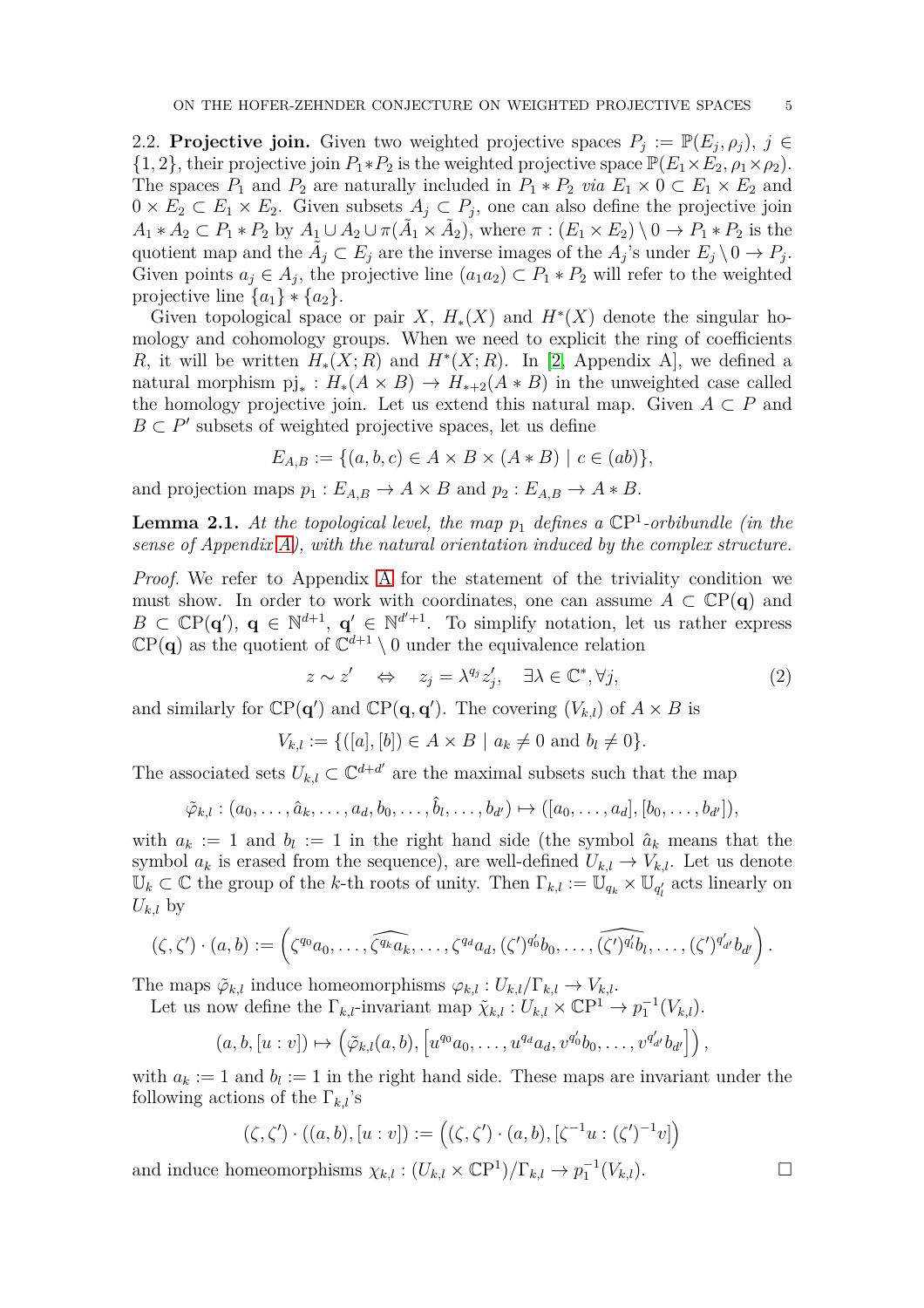Since  $\mathbb{C}\mathbb{P}^1 \simeq \mathbb{S}^2$ , there is a natural Gysin morphism  $p_1^*: H_*(A \times B) \to H_{*+2}(E_{A,B})$ according to Corollary [A.2.](#page-19-0) We can now extend the definition of pj<sup>∗</sup> to the weighted case by setting  $pj_* := (p_2)_* \circ p_1^*$ . Let us now get the all properties stated in [\[2,](#page-20-15) Appendix A] back in the weighted case.

Here, let us express  $\mathbb{C}P(q)$  as the quotient of  $\mathbb{C}^{d+1} \setminus 0$  under the equivalence relation [\(2\)](#page-4-0) in order to simplify the notation in the following definition. According to Kawasaki [\[19\]](#page-20-19), let us consider the map  $g_{\mathbf{q}} : \mathbb{C}\mathrm{P}^d \to \mathbb{C}\mathrm{P}(\mathbf{q}),$ 

$$
g_{\mathbf{q}}([z_0:\cdots:z_d]):=[z_0^{q_0},\ldots,z_d^{q_d}].
$$

Let  $\mathbb{U}_k \subset \mathbb{C}$  denote the groups of the *k*-th roots of unity and  $\mathbb{U}_q := \mathbb{U}_{q_0} \times \cdots \times \mathbb{U}_{q_d}$ acting coordinate-wise on  $\mathbb{C}P^d$ . The map  $g_{\mathbf{q}}$  induces a homeomorphism  $\mathbb{C}P^d/\mathbb{U}_{\mathbf{q}} \simeq$  $\mathbb{C}P(q)$  (beware that it is not an isomorphism of orbifolds). Let us recall the following classical result of singular homology.

<span id="page-5-2"></span>**Lemma 2.2** ([\[3,](#page-20-20) IV.3.4(c)])**.** *Given a finite G-action on a topological space X, the morphism induced by the quotient map in homology (and in cohomology)*

$$
H_*(X;R)^G \to H_*(X/G;R)
$$

*is an isomorphism when the characteristic of R is either* 0 *or prime with the order of G.*

According to this lemma, when the characteristic of *R* is either 0 or prime with the order of  $\mathbb{U}_{q}$ , that is when it is prime with any of the weights  $q_j$ 's,  $g_q$  induces the isomorphism

<span id="page-5-1"></span>
$$
(g_{\mathbf{q}})_*: H_*(\mathbb{C}\mathbb{P}^d; R) \xrightarrow{\simeq} H_*(\mathbb{C}\mathbb{P}(\mathbf{q}); R). \tag{3}
$$

More generally, for every  $A \subset \mathbb{C}P(q)$ ,  $g_q$  induces the isomorphism

$$
(g_{\mathbf{q}})_* : H_* (g_{\mathbf{q}}^{-1}(A); R)^{\mathbb{U}_{\mathbf{q}}} \xrightarrow{\simeq} H_*(A; R).
$$

In order to get the properties stated in [\[2,](#page-20-15) Appendix A] back, let us show the commutativity of the following diagram:

<span id="page-5-0"></span>
$$
H_{*}(\tilde{A} \times \tilde{B}; R)^{\mathbb{U}_{\mathbf{q}} \times \mathbb{U}_{\mathbf{q}'}} \xrightarrow{\text{pi}} H_{*+2}(\tilde{A} * \tilde{B}; R)^{\mathbb{U}_{\mathbf{q}} \times \mathbb{U}_{\mathbf{q}'}}
$$
\n
$$
\simeq \begin{cases} (g_{\mathbf{q}} \times g_{\mathbf{q}'}), & \simeq \end{cases} \simeq \begin{cases} (g_{(\mathbf{q}, \mathbf{q}')}), & (4) \\ (g_{(\mathbf{q}, \mathbf{q}')}), & (5) \end{cases}
$$
\n
$$
H_{*}(A \times B; R) \xrightarrow{\text{pi}} H_{*+2}(A * B; R)
$$

where  $\widetilde{A} := g_{\mathbf{q}}^{-1}(A)$  and  $\widetilde{B} := g_{\mathbf{q'}}^{-1}(B)$  and the actions of the group  $\mathbb{U}_{\mathbf{q}} \times \mathbb{U}_{\mathbf{q'}}$  on  $\widetilde{A} \times \widetilde{B}$ and  $A * B$  are coordinate-wise. Let us show that the top  $pi_{\ast}$  in [\(4\)](#page-5-0) is well-defined, that is showing that  $\text{pi}_* : H_*(\overline{A} \times \overline{B}) \to H_{*+2}(\overline{A} * \overline{B})$  is  $\mathbb{U}_q \times \mathbb{U}_{q'}$ -equivariant. The group  $\mathbb{U}_{\mathbf{q}} \times \mathbb{U}_{\mathbf{q}'}$  acts on  $E_{\widetilde{A}|\widetilde{B}}$  by restriction of its diagonal action on  $(\widetilde{A} \times \widetilde{B}) \times (\widetilde{A} * \widetilde{B})$ . Both associated projection maps  $p_1$  and  $p_2$  are equivariant under these actions, so the equivariance of pj<sup>∗</sup> follows.

By naturality of the properties stated in [\[2,](#page-20-15) Appendix A] and naturality of the homology projective joins, diagram [\(4\)](#page-5-0) implies that these properties are still verified for our extension of the homology projective join to the unweighted case: for instance, the homology projective join is associative

$$
\text{pi}_*(\text{pi}_*(\alpha \times \beta) \times \gamma) = \text{pi}_*(\alpha \times \text{pi}_*(\beta \times \gamma)), \quad \forall \alpha, \beta, \gamma,
$$

and it satisfies  $\text{pi}_*(P \times [P']) = [P * P']$  for every (disjoint) weighted projective spaces  $P$  and  $P'$ .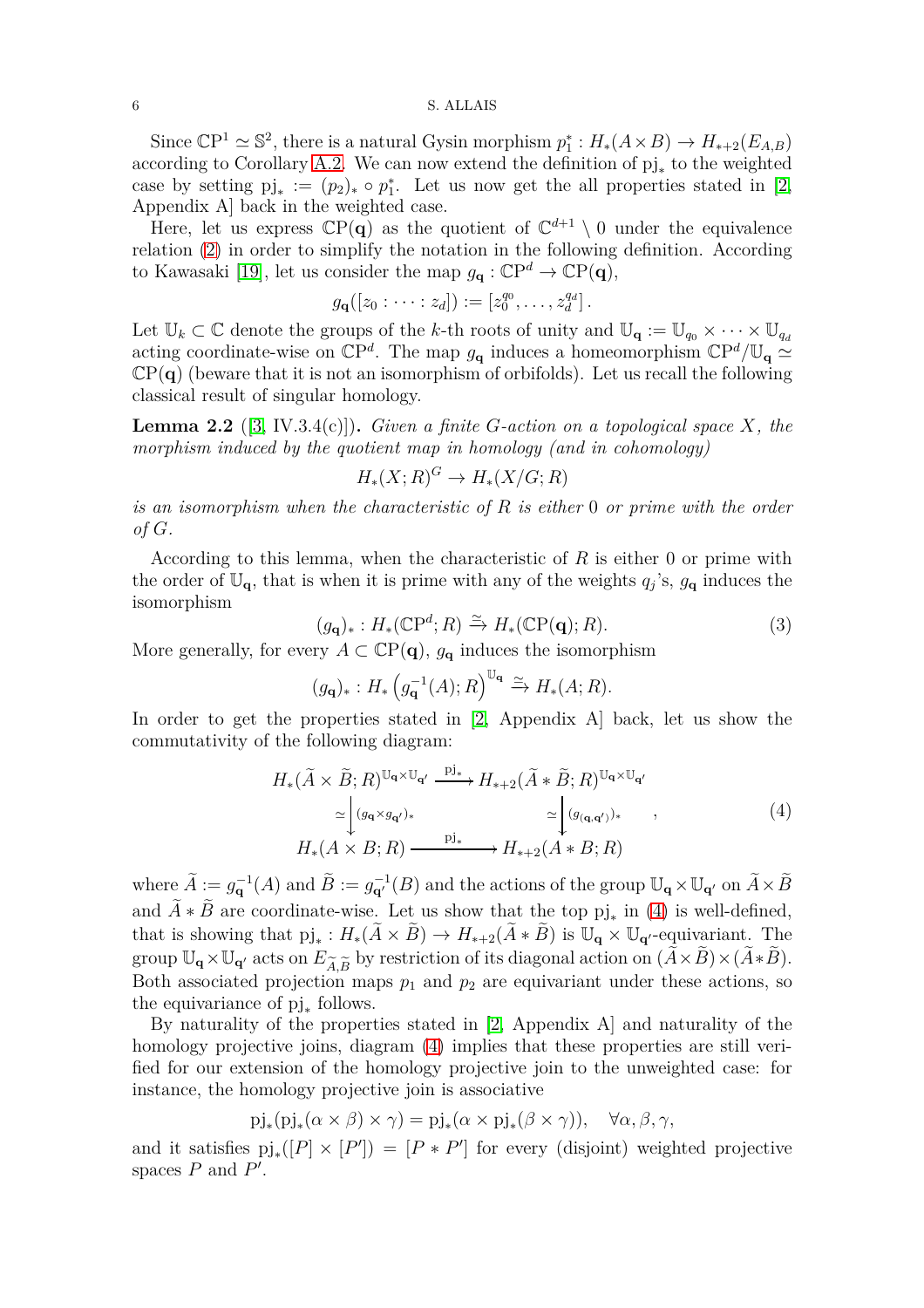2.3. Generating functions of  $\mathbb{R}_+^* \times S^1$ -equivariant Hamiltonian diffeomor**phisms.** In this section, we recall definitions and properties already discussed in [\[1,](#page-20-21) Section 5] and [\[2,](#page-20-15) Section 3.2] in the case of "unweighted" projective space and that generalize directly to our "weighted" case. Let us fix once for all the weights  $\mathbf{q} = (q_0, \ldots, q_d) \in (\mathbb{N}^*)^{d+1}$ , the *S*<sup>1</sup>-action of  $\mathbb{C}^{d+1}$  will always refer to the action induced by  $\rho_{q}$  defined in [\(1\)](#page-3-1).

Given a Hamiltonian map  $(h_s)$ :  $S^1 \times \mathbb{C}P(q) \to \mathbb{R}$ , let  $(H_s)$  be the Hamiltonian map of  $\mathbb{C}^{d+1}$  that is 2-homogeneous,  $S^1$ -invariant and whose restriction to  $\mathbb{S}(q)$ lifts  $(h_s)$ . Let  $(\Phi_s)$  be the associated Hamiltonian flow. An  $\mathbb{R}_+^* \times S^1$ -equivariant Hamiltonian diffeomorphism will refer to the time-one map of such a flow. These are smooth diffeomorphisms of  $\mathbb{C}^{d+1} \setminus 0$  that are  $S^1$ -equivariant and positively homogeneous and extends to homeomorphisms of  $\mathbb{C}^{d+1}$ . When the restriction of such a diffeomorphism  $\sigma$  to  $\mathbb{S}(q)$  is  $C^1$ -close to the identity, there exists a unique map  $f: \mathbb{C}^{d+1} \to \mathbb{R}$  such that  $f(0) = 0$  and

$$
\forall z \in \mathbb{C}^{d+1}, \exists! w \in \mathbb{C}^{d+1}, \quad w = \frac{z + \sigma(z)}{2} \quad \text{and} \quad \nabla f(w) = i(z - \sigma(z)),
$$

where  $\nabla f$  denotes the gradient of *f* (the existence of  $q := \nabla f$  is a consequence of the implicit fonction theorem and *g* is a gradient because it is the graph of a Lagrangian submanifold). The map  $f$  is called the elementary generating function of  $\sigma$ . It is smooth away from 0 where it is only  $C^1$ , it is  $S^1$ -invariant and positively 2homogeneous (this is a consequence of the definition of  $f$  and the equivariance of  $\sigma$ ). In general, an  $\mathbb{R}_+^* \times S^1$ -equivariant Hamiltonian diffeomorphism  $\Phi$  can be written as  $\Phi = \sigma_n \circ \cdots \circ \sigma_1$  where every  $\mathbb{R}_+^* \times S^1$ -equivariant Hamiltonian diffeomorphism  $\sigma_j$  is sufficiently small so that it admits an elementary generating function  $f_j$ . For all  $n \in \mathbb{N}^*$ , we will say that the *n*-tuple  $\sigma = (\sigma_1, \ldots, \sigma_n)$  is associated with the Hamiltonian flow  $(\Phi_s)$  if there exist real numbers  $0 = t_0 \le t_1 \le \cdots \le t_n = 1$  such that  $\sigma_k = \Phi_{t_k} \circ \Phi_{t_{k-1}}^{-1}$ . For all  $k \in \mathbb{N}$ , we denote  $\varepsilon^k$  the *k*-tuple

$$
\boldsymbol{\varepsilon}^k := (\mathrm{id}, \dots, \mathrm{id}).
$$

More generally given a tuple  $\sigma$  or **q** and an integer  $n \in \mathbb{N}$ ,  $\sigma^n$  or  $\mathbf{q}^n$  denotes the *n*-fold concatenation. A continuous family of such tuples  $(\sigma_s)$  will denote a family of tuples of the same size  $n \geq 1$ ,  $\sigma_s =: (\sigma_{1,s}, \ldots, \sigma_{n,s})$  such that the maps  $s \mapsto \sigma_{k,s}$ are  $C^1$ -continuous. We denote by  $F_{\sigma}$  the following function  $(\mathbb{C}^{d+1})^n \to \mathbb{R}$ :

$$
F_{\sigma}(v_1,\ldots,v_n):=\sum_{k=1}^n f_k\left(\frac{v_k+v_{k+1}}{2}\right)+\frac{1}{2}\left\langle v_k,iv_{k+1}\right\rangle,
$$

with convention  $v_{n+1} = v_1$ , each  $f_k : \mathbb{C}^{d+1} \to \mathbb{R}$  being the elementary generating function associated with  $\sigma_k$ . When *n* is odd,  $F_{\sigma}$  is a generating function of  $\sigma_n \circ \cdots \circ \sigma_1$ . Therefore, every  $\mathbb{R}_+^* \times S^1$ -equivariant Hamiltonian diffeomorphism admits a generating function. Generating functions are *S* 1 -invariant and positively 2-homogenous.  $\mathbb{R}_+^* \times S^1$ -orbits (for the diagonal action) of critical points of a generating function of  $\Phi$  are in bijection with  $\mathbb{R}_+^* \times S^1$ -orbits of fixed points of  $\Phi$  through the map  $(v_1, \ldots, v_n) \mapsto v_1$ .

Given generating functions  $F: \mathbb{C}^{d+1} \times \mathbb{C}^k \to \mathbb{R}$  and  $G: \mathbb{C}^{d+1} \times \mathbb{C}^l \to \mathbb{R}$  of  $\Phi$  and  $\Psi$  respectively, the fiberwise sum of  $F$  and  $G$  denotes the map

<span id="page-6-0"></span>
$$
(F+G)(x; \xi, \eta) := F(x; \xi) + G(x; \eta).
$$
 (5)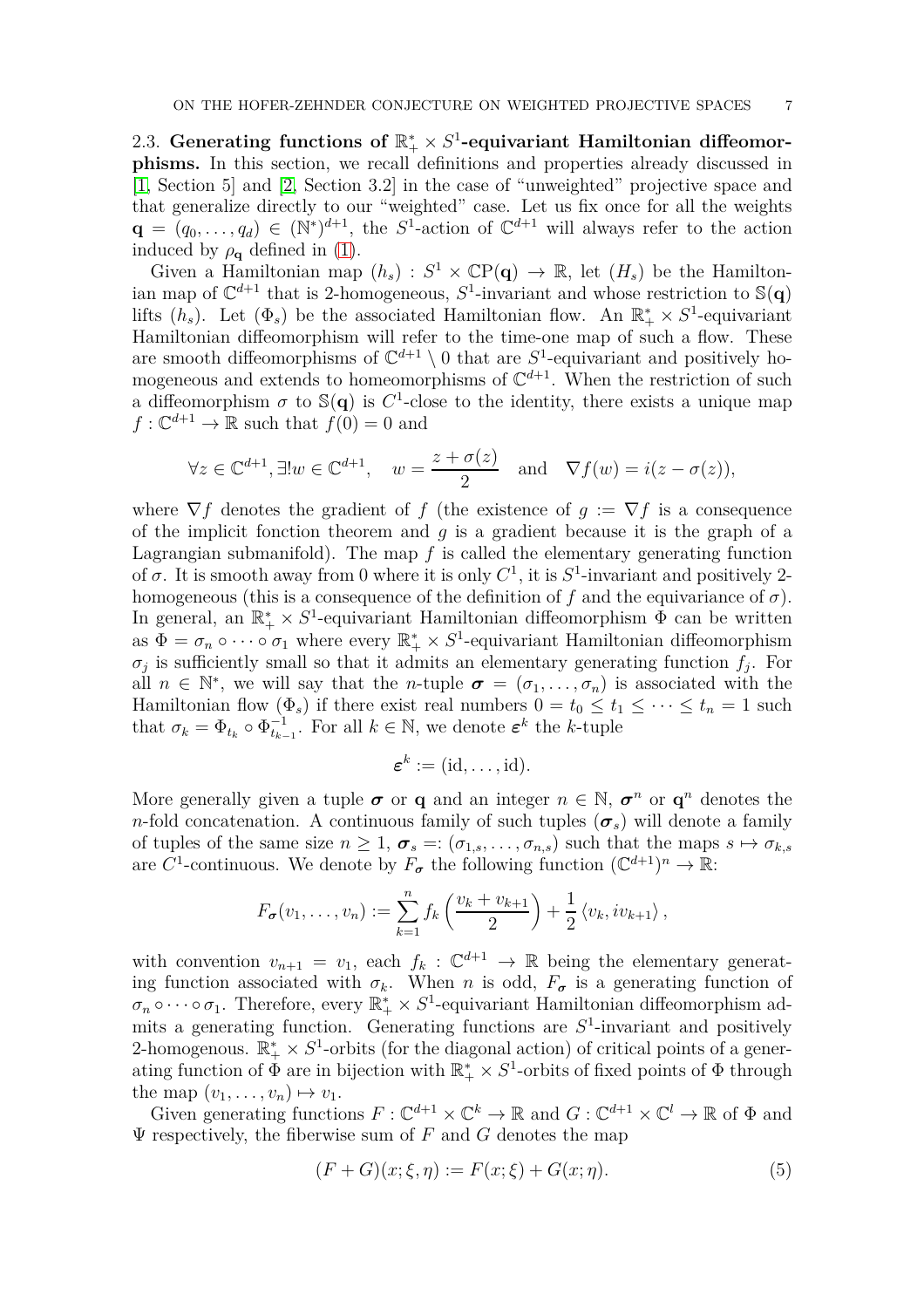Although this is not a generating function of  $\Phi \circ \Psi$ , the critical points of  $F + G$  are also in bijection with the fixed points of  $\Phi \circ \Psi$  *via*  $(x;\xi,\eta) \mapsto x - i \partial_x G(x;\eta)/2$ .

When small equivariant diffeomorphisms  $\sigma_j$ 's are linear, the associated  $f_j$ 's are quadratic forms and so is the resulting  $F_{\sigma}$ . When  $\sigma_n \circ \cdots \circ \sigma_1$  also admits an elementary (quadratic) generating function, we have the following unicity lemma whose proof follows the one of [\[30,](#page-21-8) Prop. 35].

<span id="page-7-1"></span>**Lemma 2.3.** Let  $Q: \mathbb{C}^{d+1} \times \mathbb{C}^k \to \mathbb{R}$  be a quadratic generating function generating *the same linear Hamiltonian diffeomorphism as the elementary generating function*  $q: \mathbb{C}^{d+1} \to \mathbb{R}$ . Then, there exists a linear fibered isomorphism A of  $\mathbb{C}^{d+1} \times \mathbb{C}^k$  which *is isotopic to the identity through linear fiberwise isomorphism such that*  $Q \circ A = q \oplus R$ *for some quadratic form*  $R: \mathbb{C}^k \to \mathbb{R}$ *. More precisely, if*  $Q(z) = \langle \tilde{Q}z, z \rangle$  with

$$
\tilde{Q} = \begin{bmatrix} a & b \\ {}^t b & c \end{bmatrix},
$$

<span id="page-7-0"></span>then c is invertible and  $A(x;\xi) := (x;\xi - c^{-1t}bx)$  so that  $Q \circ A(x;\xi) = q(x) + {}^t \xi c \xi$ .

# 3. Generating functions homology

In this section, we define the generating functions homology of a Hamiltonian diffeomorphism  $\varphi$  in  $\mathbb{C}P(q)$  and give its main properties. The constructions and proofs are very close to the ones of the "unweighted" case CP *d* , so we will mainly refer to [\[2\]](#page-20-15) and emphasize on the key changes.

3.1. **Action and generating functions.** Let  $(\Phi_s)$  be the  $\mathbb{R}^*$  ×  $S^1$ -equivariant Hamiltonian flow lifting a Hamiltonian flow  $(\varphi_s)$  of  $\mathbb{CP}(\mathbf{q})$  generated by the Hamiltonian map  $(h_s)$ . Let  $x \in \mathbb{C}P(q)$  be a fixed point of  $\varphi := \varphi_1$  and  $u : \mathbb{D}^2 \to \mathbb{C}P(q)$ be an orbifold map such that  $u|_{\partial \mathbb{D}^2}$  corresponds to  $s \mapsto \varphi_s(u)$  (a capping of *x*). The action of the capped fixed point  $(x, u)$  is the real number

$$
a(x, u) := -\frac{1}{\pi} \left( \int_{\mathbb{D}^2} u^* \omega + \int_0^1 h_s \circ \varphi_s(x) \mathrm{d}s \right)
$$

*.*

In [\[31,](#page-21-3) Proposition 5.8] gives a characterisation of the action values of the cappings of *x* in term of the lifted dynamics that directly extends to our weighted case. Let  $z \in \mathbb{S}(q)$  be a lift of *x*, it is not necessarily a fixed point of  $\Phi := \Phi_1$  but there exist real numbers  $t \in \mathbb{R}$  such that  $\rho_{\mathbf{q}}(-t)\Phi(z) = z$ . Following Théret, we see that such *t* corresponds exactly to the action values of the cappings of *x*. With this characterisation, it is clear that the sets of action values of *x* is invariant under Z-translations. Here is the major difference between the weighted and unweighted case: the set of action value of *x* equals  $t_0 + \frac{1}{\text{order}}$  $\frac{1}{\text{order}(x)}\mathbb{Z}$  so the number of action values inside  $[0, 1)$  depends on order $(x)$ . This is ultimately the reason why our version of the Fortune-Weinstein theorem, which follows Givental and Théret's steps, give multiplicity to fixed points.

In order to study the fixed points of  $\varphi$ , we define continuous families of generating functions  $F_t$  associated with  $\rho_{\bf q}(-t)\Phi$  for compact intervals *I* of *t*'s. A fixed point of action  $t \in I$  corresponds to an  $\mathbb{R}_+^* \times S^1$ -orbit of critical points of such an  $F_t$ . Given a positively 2-homogeneous map *F* that is invariant under  $\rho_{q'}$  (in our case **q**<sup> $\alpha$ </sup> will often be a concatenation **q**<sup>n</sup>), we define its projectivization  $\hat{F}$  :  $\mathbb{C}P(\mathbf{q}') \to \mathbb{R}$ by factoring the restriction of *F* to  $\mathbb{S}(q')$  under  $\mathbb{S}(q') \to \mathbb{C}P(q')$ . Fixed points with action  $t \in I$  now correspond to critical points of  $F_t$  with value 0.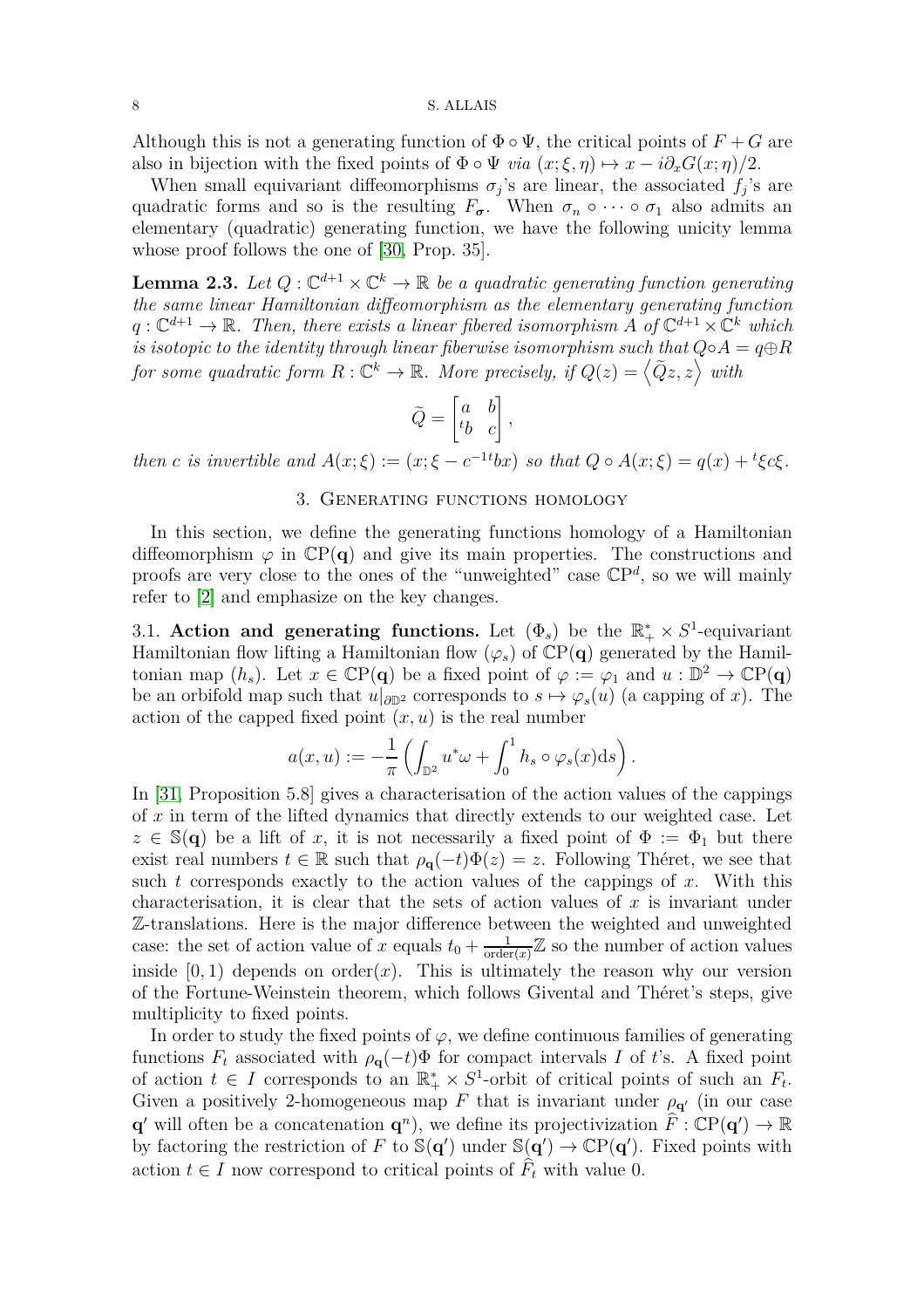Let us now recall the precise construction of the families of generating functions  $F_t = F_{\sigma_{m,t}}$ . For  $m \in \mathbb{N}$ , we define continuous tuples  $t \mapsto \sigma_{m,t}$  associated with  $\rho$ **q**(−*t*)Φ for *t* ∈ [−*m, m*] in the following way. Let  $(\delta_t)$  be the family of small  $\mathbb{R}^*_+ \times S^1$ -equivariant diffeomorphisms  $\delta_t(z) := \rho_{\mathbf{q}}(-t)z$ ,  $|t| < 1/(2 \max q_j)$ . The associated elementary generating function is

$$
w \mapsto -\sum_{j} \tan(q_j \pi t) |w_j|^2
$$

(this function is an elementary generating function of  $\delta_t$  as soon as it is well defined for the fixed *t*, we will use it for a fixed *t* larger than  $1/(2 \max q_i)$  in the proof of Proposition [4.2\)](#page-15-0). Let us fix once for all an even number  $n_0 \ge 4 \max q_j$  and let  $(\delta_t^{(1)})$  $\binom{1}{t}$ be the family of  $n_0$ -tuples  $(\delta_{t/n_0}, \ldots, \delta_{t/n_0})$  generating  $z \mapsto \rho_{\mathbf{q}}(-t)z$  for  $t \in (-2, 2)$ . For all  $m \in \mathbb{N}^*$ , let  $(\boldsymbol{\delta}_t^{(m)})$  $t^{(m)}$  be a family of  $mn_0$ -tuples generating  $z \mapsto \rho_{\mathbf{q}}(-t)z$  for  $t \in (-m-1, m+1)$  and satisfying

$$
\boldsymbol{\delta}_t^{(m+1)} = (\boldsymbol{\delta}_t^{(m)}, \boldsymbol{\varepsilon}^{n_0}), \quad \forall t \in [-m, m]. \tag{6}
$$

More precisely, let  $\chi : \mathbb{R} \to \mathbb{R}$  be an odd smooth non-decreasing map such that  $\chi_m \equiv \text{id}$  on  $[-m-1/4, m+1/4]$  and  $\chi_m \equiv m+1/2$  on  $[m+3/4, +\infty)$ . We set

$$
\delta_t^{(m+1)} = (\delta_{\chi_m(t)}^{(m)}, \delta_{t-\chi_m(t)}^{(1)}), \quad \forall t \in (-m-2, m+2).
$$

Finally, we can set

$$
\boldsymbol{\sigma}_{m,t} := \left(\boldsymbol{\sigma}, \boldsymbol{\delta}_t^{(m)}\right), \quad \forall t \in [-m, m].
$$

Since tan is increasing on  $(-\pi/2, \pi/2)$ , we deduce that  $\partial_t F_{\sigma_{m,t}} \leq 0$  by a straightforward computation (here it is crucial that each weight  $q_j$  is positive).

3.2. **Homology of sublevel sets and local homology of a fixed point.** Here and throughout this paper,  $H_*(X)$  and  $H^*(X)$  denote respectively the singular homology and the singular cohomology of a topological space or pair *X* over an indeterminate ring *R* whose characteristic is 0 and prime with any of the weights *q<sup>j</sup>* (that have been fixed once for all). If one needs to specify the ring *R*, one writes  $H_*(X; R)$  and  $H^*(X; R)$  instead. The following notation naturally extends the one used in the unweighted case. Let  $\sigma$  be an *n*-tuple of small  $\mathbb{R}_+^* \times S^1$ -equivariant Hamiltonian diffeomorphisms. We denote by  $Z(\sigma) \subset \mathbb{C}P(q^n)$  the sublevel set

$$
Z(\boldsymbol{\sigma}) := \left\{ \widehat{F}_{\boldsymbol{\sigma}} \leq 0 \right\}.
$$

We denote by  $HZ_*(\sigma)$  the shifted homology group

$$
HZ_*(\sigma) := H_{*+(n-1)(d+1)}(Z(\sigma)),
$$

and if  $Z(\sigma') \subset Z(\sigma)$ , with  $\sigma'$  an *n*-tuple, we set

$$
HZ_*(\boldsymbol{\sigma},\boldsymbol{\sigma}') := H_{*+(n-1)(d+1)}(Z(\boldsymbol{\sigma}),Z(\boldsymbol{\sigma}')).
$$

For  $m \in \mathbb{N}^*$  and  $a \leq b$  in  $[-m, m]$ , one has  $F_{\sigma_{m,b}} \leq F_{\sigma_{m,a}}$  so  $Z(\sigma_{m,a}) \subset Z(\sigma_{m,b})$ and we can set

$$
G^{(a,b)}_*(\boldsymbol{\sigma},m):=HZ_*(\boldsymbol{\sigma}_{m,b},\boldsymbol{\sigma}_{m,a}),
$$

when *a* and *b* are not action values of  $\sigma$ . We define in the same way the cohomology analogues of these notations, *e.g*

$$
G_{(a,b)}^*(\boldsymbol{\sigma},m):=H Z^*(\boldsymbol{\sigma}_{m,b},\boldsymbol{\sigma}_{m,a})=H^{*+(n-1)(d+1)}(Z(\boldsymbol{\sigma}_{m,b}),Z(\boldsymbol{\sigma}_{m,a})).
$$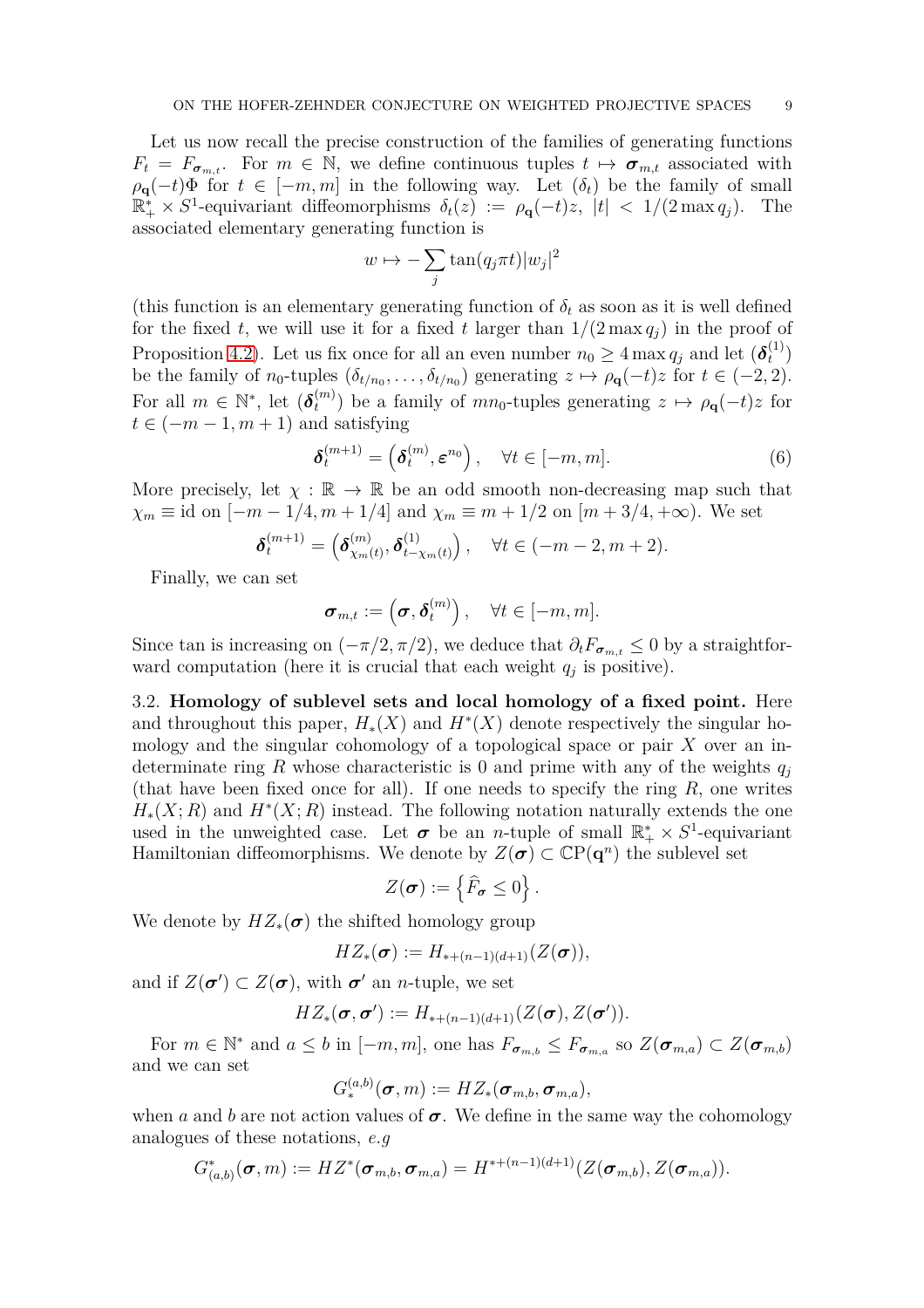This homology group can be naturally identified to the homology of sublevel sets of a map (see  $[1, Section 5.4]$ ):

$$
G_{*}^{(a,b)}(\boldsymbol{\sigma},m) \simeq H_{*+(n-1)(d+1)}\left(\{\mathcal{T} \leq b\},\{\mathcal{T} \leq a\}\right),\
$$

for some  $C^1$ -map  $\mathcal{T}: M \to \mathbb{R}$  that is smooth in the neighborhood of its critical points. The function  $\mathcal T$  is some kind of finite-dimensional action: critical points of  $\mathcal T$  are in one-to-one correspondence with capped fixed points of  $\varphi$  with action value inside  $[-m, m]$ . In the unweighted case at least, this correspondence sends critical value to action value and Morse index up to a  $(n-1)(d+1)$  shift in degree to the Conley-Zehnder index. More generally, the local homology of  $\mathcal T$  (up to the same shift in degree) is isomorphic to the local Floer homology of the corresponding capped orbit (in the unweighted case at least). Let us denote by  $C_*(f; x)$  the local homology of the critical point *x* of a map *f*:

$$
C_*(f; x) := H_*(\{f \le f(x)\}, \{f \le f(x)\} \setminus x).
$$

We can define up to isomorphism

$$
C_*(\sigma; z, t) \simeq C_* \left( \widehat{F}_{\sigma_{m,t}}; \zeta \right) \simeq C_{* + (n-1)(d+1)} \left( \mathcal{T}; (\zeta, t) \right),
$$

where  $\zeta \in \mathbb{C}P(q^n)$  is the critical point of  $\widehat{F}_{\sigma_{m,t}}$  associated with the fixed point  $z \in \mathbb{C}P(q)$  of action  $t \in [-m, m]$  (see [\[1,](#page-20-21) Section 5.5 and 5.7] for details). The independence on *m* of this definition can also easily be deduced from the isomorphism induced by  $\theta_m^{m+1}$  (defined later in Section [3.3\)](#page-10-0) on the local homologies, similarly to the unweighted case. Local homologies  $C_*(\sigma; z, t)$  and  $C_*(\sigma; z, t+1)$  are isomorphic up to a 2|**q**| shift in degree by the local version of the periodicity isomorphism defined at [\(10\)](#page-12-0), similarly to the unweighted case. However, when order(*z*)  $\neq$  1, it is not clear whether local homology groups associated with action values that does not differ by an integer are isomorphic (up to a shift in degree). For these reasons, when the grading is irrelevant, we will only specify the action value up to an integer.

We can now define precisely  $N(\sigma;\mathbb{F})$  for a choice of tuple  $\sigma$  and of field  $\mathbb{F}$  (whose characteristic is either 0 or prime with any of the weights) by

<span id="page-9-0"></span>
$$
N(\boldsymbol{\sigma}; \mathbb{F}) := \sum_{z \in \text{Fix}(\varphi)} \sum_{j=1}^{\text{order}(z)} \dim C_*(\boldsymbol{\sigma}; z, t_j(z); \mathbb{F}) \in \mathbb{N}, \tag{7}
$$

where  $(t_i(z))$  is the increasing sequence of action values that *z* takes inside [0,1]. The integers  $O(z;\mathbb{F})$  defined in the introduction for fixed points  $z \in Fix(\varphi)$  is then

$$
O(z; \mathbb{F}) := \sum_{j=1}^{\text{order}(z)} \dim C_*(\boldsymbol{\sigma}; z, t_j(z); \mathbb{F}).
$$

We recall that an integer  $k \in \mathbb{N}^*$  is said to be admissible for  $\varphi$  at a fixed point *z* if  $\lambda^k \neq 1$  for all eigenvalues  $\lambda \neq 1$  of  $d\varphi(z)$ . Until the end of the section,  $\varphi$ is associated with a tuple  $\sigma$  and the periodic points of  $\varphi$  are isolated in order to simplifythe statements. The proofs do not differ from the unweighted case ([\[2,](#page-20-15) Proposition 3.1 and Corollary 3.2]).

<span id="page-9-1"></span>**Proposition 3.1.** Let  $k \in \mathbb{N}^*$  be an admissible iteration of  $\varphi$  at the fixed point  $z$ . *Then as graded modules over a ring whose characteristic is prime with any of the weights,*

$$
C_*(\boldsymbol{\sigma}^k; z) \simeq C_{*-i_k}(\boldsymbol{\sigma}; z),
$$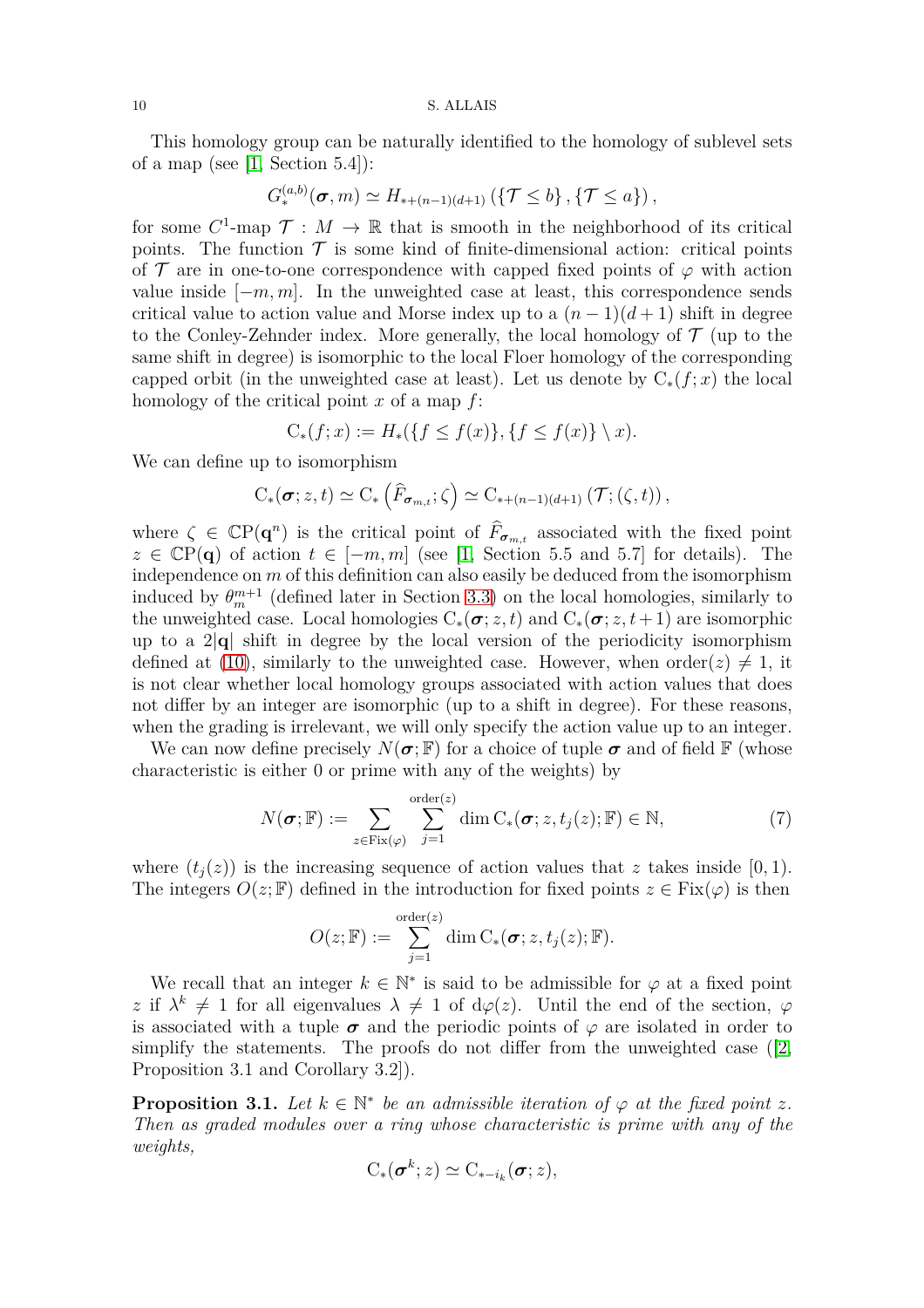*for some shift in degree*  $i_k \in \mathbb{Z}$ .

<span id="page-10-2"></span>**Corollary 3.2.** For every fixed point  $z$  of  $\varphi$ , there exists  $B > 0$  such that, for all *prime p*

$$
\dim C_*(\sigma^p; z, t_j(z); \mathbb{F}_p) < B, \quad \forall j \in \{1, \dots, \text{order}(z)\}.
$$

<span id="page-10-0"></span>3.3. Composition morphisms and the direct system of  $G_*^{(a,b)}(\sigma)$ . In [\[2,](#page-20-15) Section 4.1], we observed that the linear embedding,

$$
\widetilde{B}_{n,m}(\mathbf{w},\mathbf{w}') := \left(\mathbf{w}, \sum_{k=1}^m (-1)^{k+1} w'_k, \mathbf{w}'\right), \quad \forall \mathbf{w} \in (\mathbb{C}^{d+1})^n, \forall \mathbf{w}' \in (\mathbb{C}^{d+1})^m,
$$

expressed in coordinates  $w_k := \frac{v_k + v_{k+1}}{2}$  $\frac{v_{k+1}}{2}$ , satisfies for all *n*-tuples  $\sigma$  and *m*-tuples  $\sigma'$ 

$$
F_{(\sigma,\varepsilon,\sigma')}(\tilde{B}_{n,m}(\mathbf{w},\mathbf{w}'))=F_{\sigma}(\mathbf{w})+F_{\sigma'}(\mathbf{w}').
$$

Therefore, the induced map  $B_{n,m}$ :  $\mathbb{CP}(\mathbf{q}) * \mathbb{CP}(\mathbf{q}') \hookrightarrow \mathbb{CP}(\mathbf{q}, 1, \mathbf{q}')$  defines a natural morphism  $H_*(Z(\sigma) * Z(\sigma')) \to H_*(Z(\sigma, \varepsilon, \sigma'))$  and the composition with the homology projective join  $\alpha \otimes \beta \mapsto \text{pi}_*(\alpha \times \beta)$  define the composition morphism

$$
HZ_*(\pmb{\sigma}) \otimes HZ_*(\pmb{\sigma}') \rightarrow HZ_{*-2d}((\pmb{\sigma},\pmb{\varepsilon},\pmb{\sigma}'))
$$

denoted by  $\alpha \otimes \beta \mapsto \alpha \otimes \beta$ . For the same formal reasons as the unweighted case, it admits relative versions and it is associative [\[2,](#page-20-15) Section 4.1].

As for the unweighted case, for a fixed  $m \in \mathbb{N}$ , the long exact sequence of triple induces inclusion and boundary morphisms fitting into a long exact sequence:

$$
\cdots \xrightarrow{\partial_{*+1}} G_{*}^{(a,b)}(\boldsymbol{\sigma},m) \rightarrow G_{*}^{(a,c)}(\boldsymbol{\sigma},m) \rightarrow G_{*}^{(b,c)}(\boldsymbol{\sigma},m) \xrightarrow{\partial_{*}} G_{*-1}^{(a,b)}(\boldsymbol{\sigma},m) \rightarrow \cdots
$$

with  $-m \le a \le b \le c \le m$  and  $a, b, c$  not action values of  $\sigma$ . Using the composition morphism ⊛, one can define canonical isomorphisms

<span id="page-10-1"></span>
$$
\theta_m^{m+1}: G_*^{(a,b)}(\boldsymbol{\sigma},m) \to G_*^{(a,b)}(\boldsymbol{\sigma},m+1), \tag{8}
$$

for  $-m \le a \le b \le m$ , that commutes with the above mentioned inclusion and boundary morphisms. One can then define  $G_*^{(a,b)}(\sigma)$  as the direct limit of the direct system induced by  $(\theta_m^{m+1})_m$ :

$$
G^{(a,b)}_*(\boldsymbol{\sigma}) := \varinjlim G^{(a,b)}_*(\boldsymbol{\sigma},m).
$$

We then have inclusion maps

$$
\cdots \xrightarrow{\partial_{*+1}} G^{(a,b)}_*(\boldsymbol{\sigma}) \to G^{(a,c)}_*(\boldsymbol{\sigma}) \to G^{(b,c)}_*(\boldsymbol{\sigma}) \xrightarrow{\partial_{*}} G^{(a,b)}_{*-1}(\boldsymbol{\sigma}) \to \cdots
$$

for all  $a \leq b \leq c$  that are not action values; one can thus set

$$
G_*^{(-\infty,b)}(\boldsymbol{\sigma}) := \varprojlim G_*^{(a,b)}(\boldsymbol{\sigma}), \quad a \to -\infty,
$$

and one can then define  $G_*^{(-\infty, +\infty)}(\sigma)$  by taking a direct limit in a similar way. The definition of [\(8\)](#page-10-1) is the natural extension of the unweighted case, let us make it explicit. For an odd *n*, the space  $Z(\varepsilon^n)$  retracts on the projectivization of the maximal non-positive linear subspace of  $F_{\varepsilon}$ <sup>*n*</sup> which has the same homology as a  $\mathbb{C}P^{N-1}$  with  $N = (d+1)(n+1)/2$ . Therefore,

$$
HZ_*(\varepsilon^n) = \bigoplus_{k=-(d+1)(n-1)/2}^d Ra_k^{(n)} \simeq H_{*+(n-1)(d+1)}\left(\mathbb{C}\mathrm{P}^{(d+1)(n+1)/2-1}\right),
$$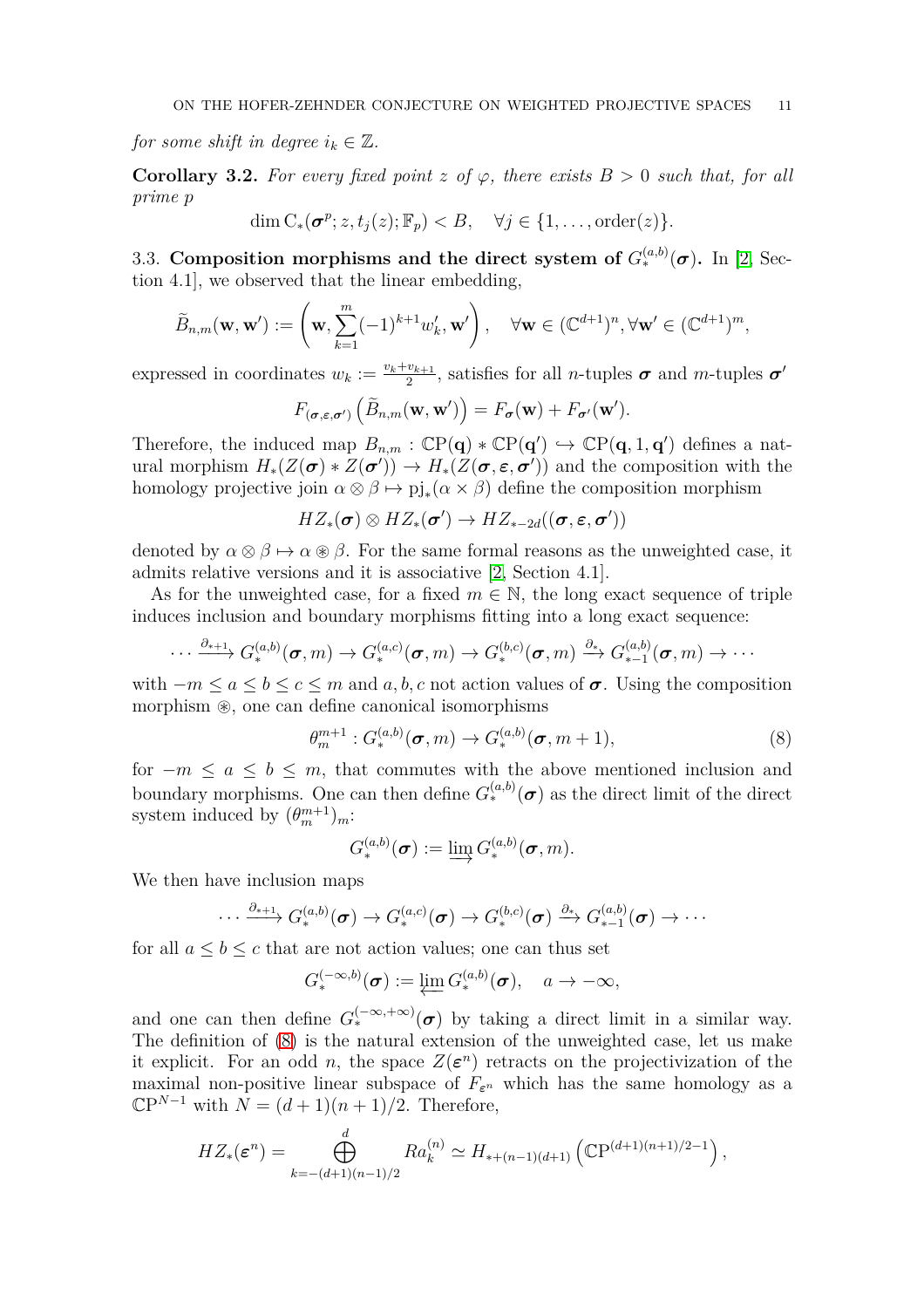where  $a_k^{(n)}$  $\binom{n}{k}$  is the generator of degree 2k identified with the class  $\mathbb{C}P^l$  of appropriate degree  $2l = 2k + (n-1)(d+1)$  under the isomorphism induced by the inclusion of a maximal complex projective subspace of  $Z(\varepsilon^n)$  and [\(3\)](#page-5-1). We now define [\(8\)](#page-10-1) by

$$
\theta_m^{m+1}(\alpha) := \alpha \circledast a_d^{(n_0-1)} \in G_*^{(a,b)}(\boldsymbol{\sigma}, m+1), \quad \forall \alpha \in G_*^{(a,b)}(\boldsymbol{\sigma}, m).
$$

With the same proof as in the unweighted case, one shows that  $\theta_m^{m+1}$  is an isomorphism.

In [\[2,](#page-20-15) Section 4.4], we defined a second composition morphism  $\diamond$  whose goal (only partially reached) was to imitate the composition morphism of the Hamiltonian Floer homology. Let us fix 2 tuples  $\sigma$ ,  $\sigma'$  of odd respective sizes *n* and  $n'$ ,  $a, b, c \in \mathbb{R}$ that are not action values of  $\sigma$  and  $\sigma'$  respectively. For sufficiently large  $m, m' \in \mathbb{N}$ , this composition morphism  $\alpha \otimes \beta \mapsto \alpha \otimes \beta$ ,

$$
HZ_*(\boldsymbol{\sigma}'_{m',c}) \otimes G_*^{(a,b)}(\boldsymbol{\sigma},m) \rightarrow G_{*-2d}^{(a+c,b+c)}((\boldsymbol{\sigma}',\boldsymbol{\varepsilon},\boldsymbol{\sigma}),m+m'),
$$

naturally generalizes with the same construction. By the same formal arguments as in the unweighted case, it is associative and it commutes with the morphisms  $\theta_m^{m+1}$ ultimately defining

<span id="page-11-0"></span>
$$
HZ_*(\sigma'_{m',c}) \otimes G_*^{(a,b)}(\sigma) \to G_{*-2d}^{(a+c,b+c)}((\sigma', \varepsilon, \sigma)).
$$
\n(9)

3.4. **Properties of the generating functions homology.** Let us first focus on the special case  $\sigma = \varepsilon$ , *i.e.*  $\varphi_s \equiv$  id. Let us denote by  $T_{m,t}$  the family of generating functions associated with  $(\epsilon_{m,t})_t$ . Since the elementary generating function of  $\delta_s$  is a quadratic form, so is the map  $T_{m,t}$ . Since  $T_{m,0}$  is a generating function of the identity, its kernel as a quadratic form has dimension  $2(d+1)$  and  $\text{ind } T_{m,0} = mn_0(d+1)$  [\[2,](#page-20-15) Proposition 4.1]. The variation of index is governed by the Maslov index of

$$
t \mapsto \rho_{\mathbf{q}}(-t) = \bigoplus_{j=0}^{d} e^{-2i\pi q_j t}
$$

so that

$$
\operatorname{ind} T_{m,t} - \operatorname{ind} T_{m,0} = 2 \sum_{j=0}^{d} \lfloor q_j t \rfloor,
$$

(See [\[1,](#page-20-21) Section 3 and Lemma 5.5]). Similarly to the unweighted case, we deduce that the persistence module  $(H_*(Z(\epsilon_{m,t})))$  is isomorphic to the persistence module  $(H_*(\mathbb{CP}^{N(t)})), -m < t < m$ , induced by the family of non-decreasing projective subspaces of complex dimension  $N(t) := m(d+1)n_0/2 + \sum_j \lfloor q_j t \rfloor$ . We recall that the coefficient ring *R* has a characteristic 0 or prime with the  $q_j$ 's (see [\(3\)](#page-5-1), otherwise the family  $(\mathbb{C}P^{N(t)})$  of non-decreasing unweighted projective subspaces must be replace by a family of non-decreasing *weighted* projective subspaces). Thus, as a graded *R*-module,

$$
HZ_*(\varepsilon_{m,t}) = \bigoplus_{k=-(d+1)mn_0/2}^{d+\sum_j \lfloor q_j t \rfloor} Ra_k^{(mn_0+1)}(t),
$$

where  $a_k^{(mn_0+1)}$  $\binom{(mn_0+1)}{k}(t)$  is the generator of degree 2k identified with the class  $[\mathbb{C}P^l]$  of appropriate degree  $2l = 2k + (d+1)mn_0$  under the previous persistence modules isomorphism. The inclusion morphism  $HZ_*(\epsilon_{m,t}) \to HZ_*(\epsilon_{m,s})$  maps each  $a_k^{(mn_0+1)}$  $k^{(mn_0+1)}(t)$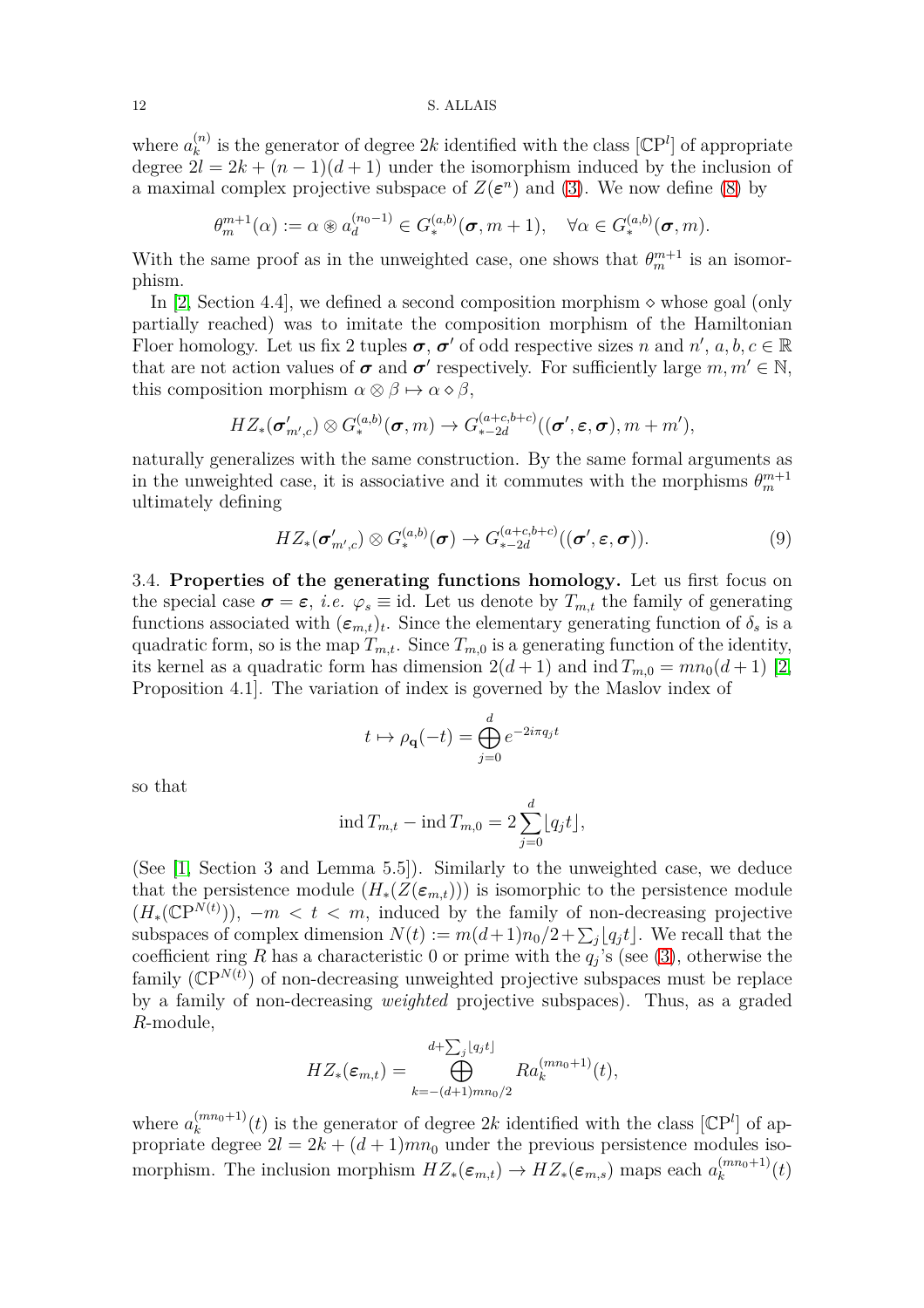to  $a_k^{(mn_0+1)}$  $\binom{(mn_0+1)}{k}(s)$  (for  $-m \leq t \leq s \leq m$ ). Hence,

$$
G^{(a,b)}_{*}(\varepsilon,m) = \bigoplus_{k=d+\sum_j [q_j a]}^{d+\sum_j [q_j b]} R \alpha_k^{(m)}(a,b),
$$

for  $-m < a \leq b < m$ , where  $\alpha_k^{(m)}(a, b)$  is the image of  $a_k^{(mn_0+1)}(b)$  under the inclusion  $\lim_{m \to \infty} HZ_*(\epsilon_{m,b}) \to G_*^{(a,b)}(\epsilon,m)$ . Similarly to the unweighted case, one has  $\theta_m^{m+1} \alpha_k^{(m)}$  $\alpha_k^{(m)}(a,b) = \alpha_k^{(m+1)}$  $(k^{(m+1)}(a, b)$ . We set  $\alpha_k(a, b) := \theta_m^{\infty} \alpha_k^{(m)}$  $\binom{m}{k}(a, b)$ . For  $a < b < c$ , if  $\alpha_k(b, c)$  is well-defined, then  $\alpha_k(a, c)$  is also well-defined and sent to the former; there exists a well-defined  $\alpha_k(-\infty, c) \in G_{2k}^{(-\infty, c)}$  $\frac{(-\infty,c)}{2k}(\varepsilon)$  sent to  $\alpha_k(a,c)$  for all  $a \leq c$ . Let  $\alpha_k$ be the image of  $\alpha_k(-\infty, c)$  under  $G_{2k}^{(-\infty, c)}$  $\frac{(-\infty,c)}{2k}(\boldsymbol{\varepsilon}) \to G_{2k}^{(-\infty,+\infty)}$  $\binom{(-\infty, +\infty)}{2k} (\varepsilon)$ , then

$$
G_*^{(-\infty,+\infty)}(\varepsilon)=\bigoplus_{k\in\mathbb{Z}}R\alpha_k.
$$

The "periodicity" isomorphism naturally extends to the weighted case as

<span id="page-12-0"></span>
$$
G_{*}^{(a,b)}(\boldsymbol{\sigma}) \xrightarrow{\simeq} G_{*+2|\mathbf{q}|}^{(a+1,b+1)}(\boldsymbol{\sigma}),\tag{10}
$$

(we recall that  $|\mathbf{q}| := \sum_j q_j$ ). Similarly to the unweighted case, it is defined using composition morphisms  $\diamond$  [\(9\)](#page-11-0), with slight changes in the degree of the generators  $a_k$ involved, let us precise them. Let us set  $a_d := a_d^{(mn_0+1)}$  $\binom{(mn_0+1)}{d}(0) \in HZ_{2d}(\varepsilon_{m,0})$  and  $a_{d+|\mathbf{q}|} :=$  $a_{d+|\mathbf{q}|}^{(mn_0+1)}$  $G_*^{(mn_0+1)}(1) \in HZ_{2(d+|\mathbf{q}|)}(\varepsilon_{m,1}).$  The morphism  $G_*^{(a+1,b+1)}(\sigma) \to G_*^{(a+1,b+1)}((\varepsilon^2, \sigma)),$  $\alpha \mapsto a_d \diamond \alpha$ , is an isomorphism, let us write  $\alpha \mapsto a_d^{-1} \diamond \alpha$  its inverse morphism. We define the morphism [\(10\)](#page-12-0) by  $\alpha \mapsto a_d^{-1} \diamond a_{d+|\mathbf{q}|} \diamond \alpha$ . The proof of [\[2,](#page-20-15) Proposition 4.10] applies with these formal adaptations (in the proof, the generator  $a_{-1}$  of degree  $-2$ must also be replaced by the generator  $a_{d-|\mathbf{q}|}$  of degree  $2(d-|\mathbf{q}|)$ .

**Proposition 3.3.** *The morphism [\(10\)](#page-12-0) is an isomorphism commuting with inclusion and boundary morphisms.*

Following the proof in the unweighted case, one can now define spectral invariants  $c_k(\sigma)$  in our generalized setting.

<span id="page-12-1"></span>**Theorem 3.4.** Let  $\sigma$  be a tuple of small  $\mathbb{R}^*_+ \times S^1$ -equivariant Hamiltonian diffeo*morphisms associated with the Hamiltonian diffeomorphism*  $\varphi$  *of*  $\mathbb{C}P(q)$ *. As a graded module over a coefficient ring R whose characteristic is either* 0 *or prime with the weights,*

$$
G_*^{(-\infty,+\infty)}(\pmb{\sigma})=\bigoplus_{k\in\mathbb{Z}}R\alpha_k
$$

*for some non-zero*  $\alpha_k$ 's with  $\deg \alpha_k = 2k$ *. For all*  $k \in \mathbb{Z}$ *, let* 

$$
c_k(\boldsymbol{\sigma}) := \inf \left\{ t \in \mathbb{R} \mid \alpha_k \in \text{im} \left( G_*^{(-\infty, t)}(\boldsymbol{\sigma}) \to G_*^{(-\infty, +\infty)}(\boldsymbol{\sigma}) \right) \right\}.
$$

*Then for all*  $k \in \mathbb{Z}$ ,  $c_k(\sigma) \in \mathbb{R}$  *is an action value of*  $\sigma$  *and*  $c_{k+|\sigma|}(\sigma) = c_k(\sigma) + 1$ *. Moreover*

$$
c_k(\boldsymbol{\sigma}) \leq c_{k+1}(\boldsymbol{\sigma})
$$

*for all*  $k \in \mathbb{Z}$ *, and if there exists*  $k \in \mathbb{Z}$  *such that*  $c_k(\sigma) = c_{k+1}(\sigma)$ *, then*  $\varphi$  *has infinitely many fixed points of action*  $c_k(\sigma)$ . If  $d+1$  *consecutive*  $c_k(\sigma)$ *'s are equal then*  $\varphi$  = *id.* 

As a corollary, we get the generalization of the Fortune-Weinstein theorem stated in the introduction of the article.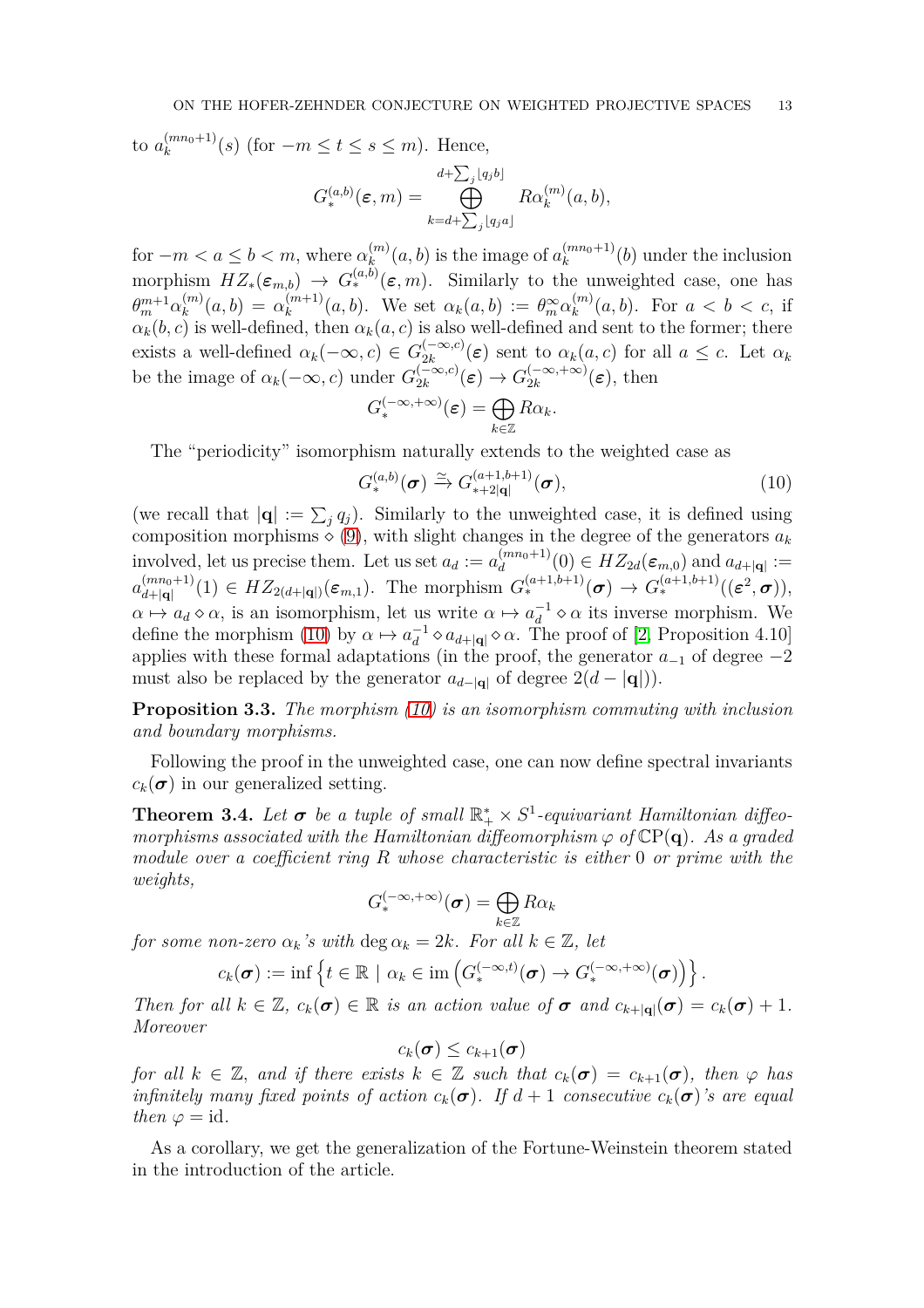*Proof of Theorem [1.1.](#page-0-0)* Let  $\sigma$  be a tuple associated with the Hamiltonian diffeomorphism  $\varphi \in \text{Ham}(\mathbb{C}P(q))$  that has finitely many fixed points. The spectral values  $c_k(\sigma)$  must all be distinct. Since  $(c_k(\sigma))$  is increasing and satisfies  $c_{k+|\mathbf{q}|}(\sigma)$  =  $c_k(\sigma) + 1$ , there are exactly |**q**| distinct spectral values inside [0, 1). But the number of action values inside  $[0, 1)$  associated with a fixed point *z* equals order(*z*), so the conclusion follows.

The Poincaré duality in singular homology implies the following duality, according to the proof of [\[2,](#page-20-15) Proposition 4.13].

**Proposition 3.5.** Let  $\sigma$  be a tuple of small  $\mathbb{R}^*_+ \times S^1$ -equivariant Hamiltonian diffeomorphisms of  $\mathbb{C}^{d+1}$ . There exists a duality isomorphism between generating functions *homology and cohomology*

$$
PD: G_{(a,b)}^*(\sigma) \xrightarrow{\sim} G_{2d-*}^{(-b,-a)}(\sigma^{-1}),
$$

*with*  $-\infty \le a \le b \le +\infty$  *and a,b not action values. This isomorphism is natural: it commutes with inclusion and boundary maps.*

**Corollary 3.6.** Let  $\sigma$  be a tuple of small  $\mathbb{R}^*_+ \times S^1$ -equivariant Hamiltonian diffeo*morphisms, then*

$$
c_k(\boldsymbol{\sigma}^{-1}) = -c_{d-k}(\boldsymbol{\sigma}).
$$

Following the proof in the unweighted case, the properties of the composition morphisms imply the sub-additivity of the spectral invariants.

**Proposition 3.7.** *Given any tuples*  $\sigma$  *and*  $\sigma'$  *of small*  $\mathbb{R}_+^* \times S^1$ -equivariant Hamil*tonian diffeomorphisms, one has*

$$
c_{k+l-d}((\boldsymbol{\sigma},\boldsymbol{\varepsilon},\boldsymbol{\sigma}')) \leq c_k(\boldsymbol{\sigma})+c_l(\boldsymbol{\sigma}').
$$

We can now associate to every  $\sigma$  a persistence module  $(G_*^{(-\infty,t)}(\sigma))_t$  that satisfies the "periodicity" property  $G_*^{(-\infty,t+1)}(\sigma) \simeq G_{*+2|\sigma|}^{(-\infty,t)}$  $\binom{(-\infty,t)}{*+2|\mathbf{q}|}(\boldsymbol{\sigma})$ , the isomorphism being an isomorphism of persistence module according to the naturality of [\(10\)](#page-12-0). Let us refer to [\[2,](#page-20-15) Section 3.1] and references therein for a quick review about persistence modules and barcodes and let us just recall that persistence modules are R-families of vector spaces  $(V^t)_{t \in \mathbb{R}}$  with natural maps  $V^t \to V^s$  for  $t \leq s$  and that, under some finiteness and continuity conditions (that are satisfied in our case), one can associate a multiset  $\mathcal{B}(V^t)$  of intervals [a, b) called the barcode of  $(V^t)$  satisfying for all  $t_0 \in \mathbb{R}$ ,

$$
Card{I \in \mathcal{B}(V^t) \mid t_0 \in I} = \dim V^{t_0}.
$$

While discussing barcodes properties of  $(G_*^{(-\infty,t)}(\sigma))_t$ , we assume that the persistence module is over a field (which characteristic is either 0 or prime with the weights) and that the number of fixed points in  $\mathbb{C}P(q)$  associated with  $\sigma$  is finite. Since this periodicity property shifts the degree by a constant positive integer 2|**q**|, it induces a permutation of the bars of the barcode sending a bar [*a, b*) on a bar  $[a + 1, b + 1]$  that generates a free Z-action on the bars. A family of representatives of the bars is given by the union of the barcodes of  $(G_k^{(-\infty,t)}$  $_{k}^{(-\infty,t)}(\boldsymbol{\sigma}))_t$  for  $0 \leq k \leq 2|\mathbf{q}| - 1$ . The infinite bars of the barcode are exactly the multiset of intervals  $I_k := [c_k(\sigma), +\infty), k \in \mathbb{Z}$ , the positive generator of the Z-action sending  $I_k$  to  $I_{k+|\mathbf{q}|}$ , so that there are exactly  $|\mathbf{q}| \mathbb{Z}$ -orbits of infinite bars. Still following the proof in the unweighted case, we get the following interpretation of the homology count of fixed points  $N(\sigma;\mathbb{F})$  in terms of count of bars.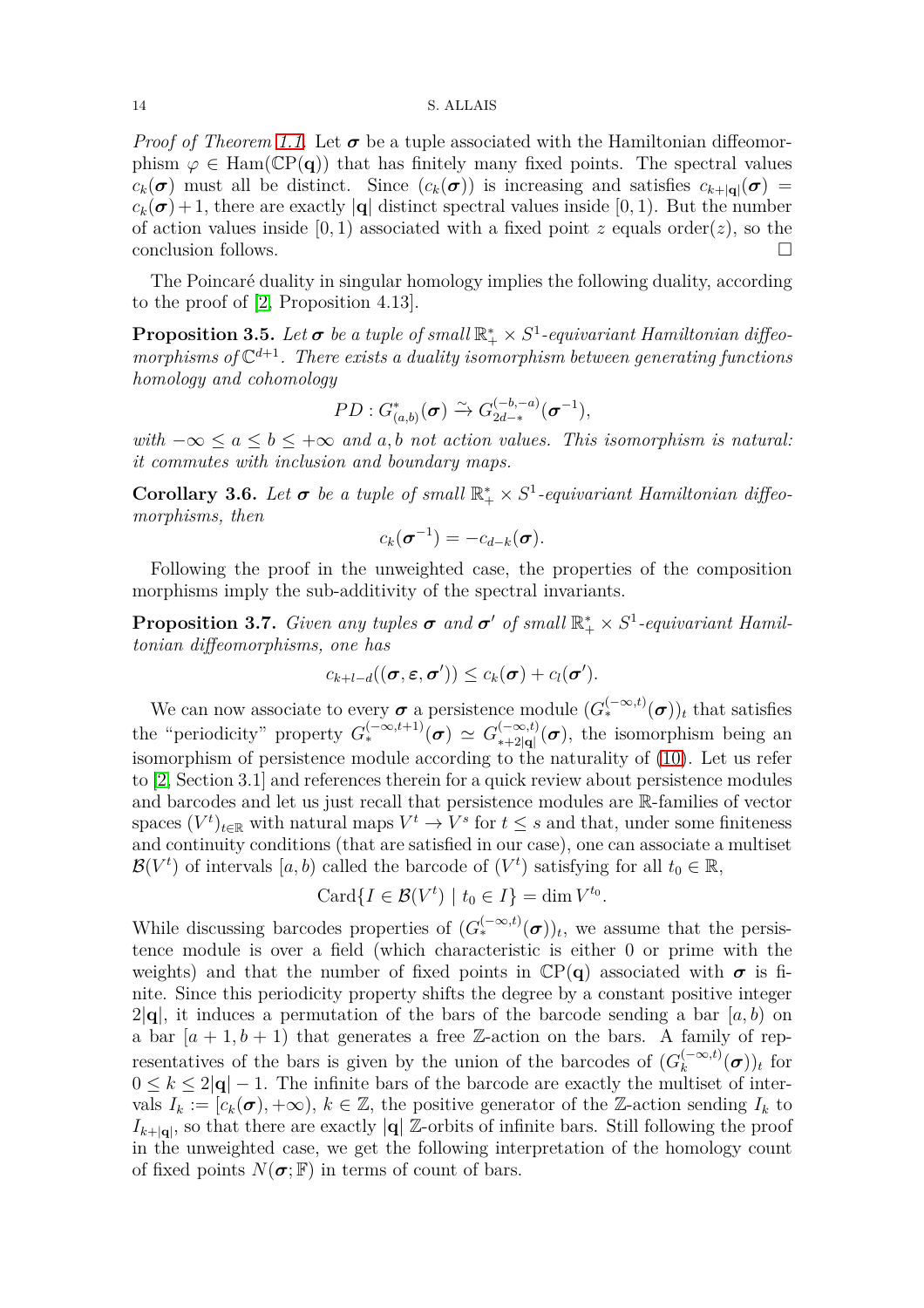<span id="page-14-3"></span>**Proposition 3.8.** *Given a tuple*  $\sigma$  *of*  $\mathbb{R}^*_+ \times S^1$ -equivariant Hamiltonian diffeomor*phisms with a finite number of fixed*  $\mathbb{R}_+^* \times S^1$ -orbits, for every field  $\mathbb F$  whose charac*teristic is either* 0 *or prime with the weights,*

$$
N(\boldsymbol{\sigma}; \mathbb{F}) = |\mathbf{q}| + 2K(\boldsymbol{\sigma}; \mathbb{F}),
$$

*where*  $K(\sigma; \mathbb{F})$  *is the number of* Z-*orbits of finite bars of the persistence module of*  $\sigma$  *over the field*  $\mathbb{F}$ *. In other words,*  $N(\sigma;\mathbb{F})$  *is the number of (finite) extremities of a set of representative bars.*

The crucial point being that  $N(\sigma, \mathbb{F}) > |\mathbf{q}|$  means that there exist finite bars. Let us denote  $\beta(\sigma, \mathbb{F}) > 0$  the maximal length of a finite bar of the barcode and  $\beta_{\text{tot}}(\sigma; \mathbb{F}) \geq 0$  the sum of the lengths of representatives of the Z-orbits of finite bars. A final key property whose proof does not differ from the unweighted case is the universal bound on the length of finite bars.

<span id="page-14-0"></span>**Theorem 3.9.** For every tuple of small  $\mathbb{R}^*_+ \times S^1$ -equivariant Hamiltonian diffeo*morphism*  $\sigma$  *generating* a Hamiltonian diffeomorphism of  $\mathbb{CP}(\mathbf{q})$  with finitely many *fixed points and every field* F *whose characteristic is either* 0 *or prime with each weight q<sup>j</sup> , the longest finite bar of its barcode is less than 1:*

$$
\beta(\pmb{\sigma}; \mathbb{F}) < 1.
$$

## 4. Smith inequality

<span id="page-14-1"></span>In this section, we show the natural extension of the Smith-type inequality stated in [\[2,](#page-20-15) Corollary 6.3]. Although the proof is rather similar to the unweighted case, some technical adjustments must be made. The assumption that the prime number used does not divide any of the weights is crucial here.

4.1.  $\mathbb{Z}/p\mathbb{Z}$ -action of a *p*-iterated generating function. Let us fix a prime number  $p \geq 3$  that does not divide any of the weights  $q_j$ 's. Let us fix  $t \in \mathbb{R}$  and study the generating function of  $\rho_{q}(-t)\Phi$  expressed

$$
F_{\boldsymbol{\sigma}_{m,t}}(\mathbf{v}) := \sum_{k=1}^n f_k\left(\frac{v_k + v_{k+1}}{2}\right) + \frac{1}{2} \langle v_k, iv_{k+1} \rangle,
$$

where  $\mathbf{v} := (v_1, \ldots, v_n) \in (\mathbb{C}^{d+1})^n$  and the  $f_k : \mathbb{C}^{d+1} \to \mathbb{R}$  are  $S^1$ -invariant and positively 2-homogeneous. Thus  $F_{\sigma^p_{m,t}}: (\mathbb{C}^{n(d+1)})^p \to \mathbb{R}$  is invariant under the action of  $\mathbb{Z}/p\mathbb{Z}$  by cyclic permutation of coordinates generated by

$$
(\mathbf{v}_1, \mathbf{v}_2, \ldots, \mathbf{v}_p) \mapsto (\mathbf{v}_p, \mathbf{v}_1, \ldots, \mathbf{v}_{p-1}),
$$

(here  $\sigma_{m,t}^p$  means  $(\sigma_{m,t})^p$ ). The induced  $\widehat{F}_{\sigma_{m,t}^p}$ :  $\mathbb{CP}(\mathbf{q}^{np}) \to \mathbb{R}$  is then invariant under the Z*/p*Z-action by permutation of (weighted) homogeneous coordinates induced by

$$
[\mathbf{v}_1:\mathbf{v}_2:\cdots:\mathbf{v}_p]\mapsto [\mathbf{v}_p:\mathbf{v}_1:\cdots:\mathbf{v}_{p-1}].
$$

<span id="page-14-2"></span>**Lemma 4.1.** *The fixed points*  $(\mathbb{C}P(q^{np}))^{\mathbb{Z}/p\mathbb{Z}}$  *of the above action are the disjoint union*  $\Box_q P_q$  *of the p following projective subspaces of weights*  $\mathbf{q}^n$ :

$$
P_r := \left\{ \left[ \mathbf{v} : \rho_{\mathbf{q}^n}(r/p) \mathbf{v} : \rho_{\mathbf{q}^n}(2r/p) \mathbf{v} : \cdots : \rho_{\mathbf{q}^n}((p-1)r/p) \mathbf{v} \right] \mid [\mathbf{v}] \in \mathbb{C}P(\mathbf{q}^n) \right\},
$$
  
or  $r \in \mathbb{Z}/n\mathbb{Z}$ 

*for*  $r \in \mathbb{Z}/p\mathbb{Z}$ *.*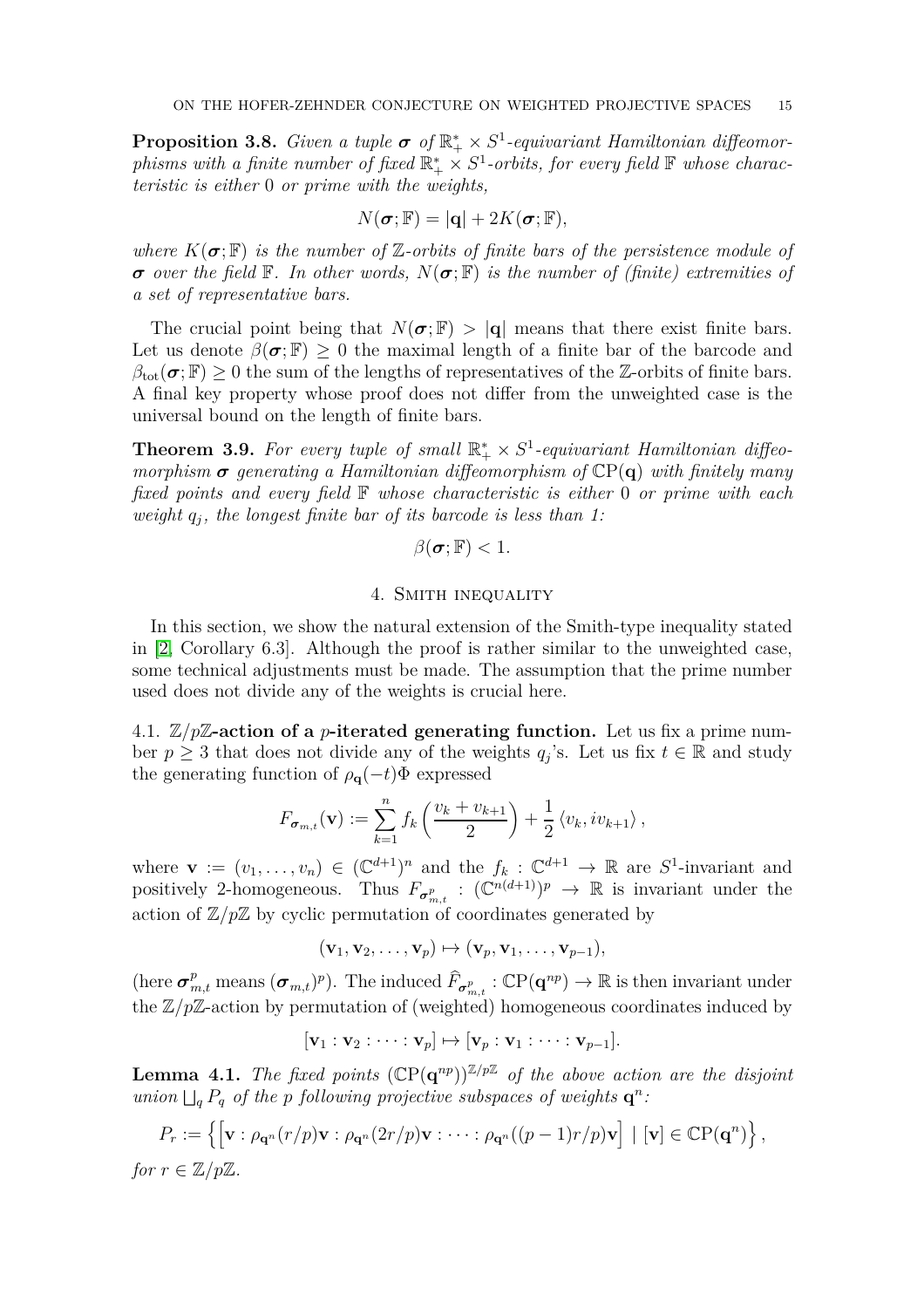*Proof.* Let  $(\mathbf{v}_1, \dots, \mathbf{v}_p) \in \mathbb{S}(\mathbf{q}^{np})$  be a point whose projection is in  $(\mathbb{C}P(\mathbf{q}^{np}))^{\mathbb{Z}/p\mathbb{Z}}$ . There exists  $t \in \mathbb{R}$  such that  $\mathbf{v}_{j+1} = \rho_{\mathbf{q}^n}(t)\mathbf{v}_j$  for all *j* so that every  $\mathbf{v}_j$  is nonzero and  $\rho_{\mathbf{q}^n}(pt)$  fixes it. Let  $m \in \mathbb{N}$  be the order of the isotropy group of  $\mathbf{v}_1$  under the  $S^1$ -action, so that  $pt = \frac{k}{m}$  $\frac{k}{m}$  for some  $k \in \mathbb{N}$ . Since *m* divides one of the weights, it is prime with *p* so there exists  $u, v \in \mathbb{Z}$  such that  $um + vp = 1$ . Thus  $t = k(\frac{u}{p} + \frac{v}{n})$  $\frac{v}{m}$ ). Since  $\rho_{\mathbf{q}^n}(kv/m)$  fixes  $\mathbf{v}_1$ , one can assume  $t = ku/p$  and we deduce that  $[\mathbf{v}_1 : \cdots :$  $\mathbf{v}_p$ ]  $\in P_{ku}$ .

The other inclusion is clear.  $\Box$ 

<span id="page-15-0"></span>**Proposition 4.2.** For  $r \in \mathbb{Z}/p\mathbb{Z}$  and  $t \in (-m, m)$ , let  $g_{r,t}$  be the restriction to  $P_r$ *of*  $F_{\sigma_{m,t}^p}$ . Up to a shift in degree,

$$
H_{*}(\{g_{r,b}\leq 0\},\{g_{r,a}\leq 0\})\simeq G^{(a+r/p,b+r/p)}_{*}(\sigma),
$$

*when*  $-m < pa < pb < m$ , with  $a + r/p$  and  $b + r/p$  not action values of  $\sigma$  as well *as pa and pb not action values of*  $\sigma^p$ .

*Proof.* Given a family  $(h_t)$  of maps  $X \to \mathbb{R}$ , we will use the notation

$$
G(h_t) := H_*(\{h_b \le 0\}, \{h_a \le 0\}),
$$

so that we must show  $G(g_{r,t}) \simeq G(F_{\sigma_{m,t+r/p}})$ , up to a shift in degree.

Using the fact that the  $f_k$ 's are  $S^1$ -invariant,

$$
\frac{1}{p}F_{\sigma_{m,t}^p}(\mathbf{v},\rho_{\mathbf{q}^n}(r/p)\mathbf{v},\ldots,\rho_{\mathbf{q}^n}(r(p-1)/p)\mathbf{v}) =
$$
\n
$$
\sum_{k=1}^{n-1} \left[ f_k\left(\frac{v_k + v_{k+1}}{2}\right) + \frac{1}{2} \langle v_k, iv_{k+1} \rangle \right] + f_n\left(\frac{v_n + \rho_{\mathbf{q}}(r/p)v_1}{2}\right) + \frac{1}{2} \langle v_n, i\rho_{\mathbf{q}}(r/p)v_1 \rangle.
$$

We apply the linear change of variables  $\mathbf{v} \mapsto \mathbf{u}$  given by  $u_k := v_k + (-1)^k \frac{I - \rho_{\mathbf{q}}(r/p)}{2} v_1$ so that

$$
\begin{cases}\n u_1 + u_2 &= v_1 + v_2, \\
u_2 + u_3 &= v_2 + v_3, \\
& \vdots \\
u_{n-1} + u_n &= v_{n-1} + v_n, \\
u_n + u_1 &= v_n + \rho_{\mathbf{q}}(r/p)v_1.\n\end{cases}
$$

A direct computation gives

$$
\sum_{k=1}^{n-1} \langle v_k, iv_{k+1} \rangle + \langle v_n, i \rho_{\mathbf{q}}(r/p)v_1 \rangle = \sum_{k=1}^{n} \langle u_k, i u_{k+1} \rangle - 2 \sum_{j=0}^{d} \tan \left( \frac{r \pi q_j}{p} \right) |u_{1,j}|^2,
$$

for all integer  $r \in \mathbb{Z}/p\mathbb{Z}$ , so that

$$
F_{\sigma_{m,t}^p}(\mathbf{v}, \rho_{\mathbf{q}^n}(r/p)\mathbf{v}, \dots, \rho_{\mathbf{q}^n}(r(p-1)/p)\mathbf{v}) = p \left[ F_{\sigma_{m,t}}(\mathbf{u}) - \sum_{j=0}^d \tan\left(\frac{r\pi q_j}{p}\right) |u_{1,j}|^2 \right]
$$
  
=  $p \left[ F_{\sigma_{m,t}}(\mathbf{u}) + F_{\delta_{r/p}}(u_1) \right].$ 

The last bracket is the fiberwise sum of a generating function of  $\rho_{q}(-t)\Phi$  and the elementary generating function of  $\delta_{r/p} = \rho_{q}(-r/p)$ , that we denote  $F_{\sigma_{m,t}} + F_{\delta_{r/p}}$ , evaluating at **u**. From this change of coordinates, we deduce the isomorphism

$$
G(g_{r,t}) \simeq G\left(\widehat{F_{\sigma_{m,t}} + F_{\delta_{r/p}}}\right).
$$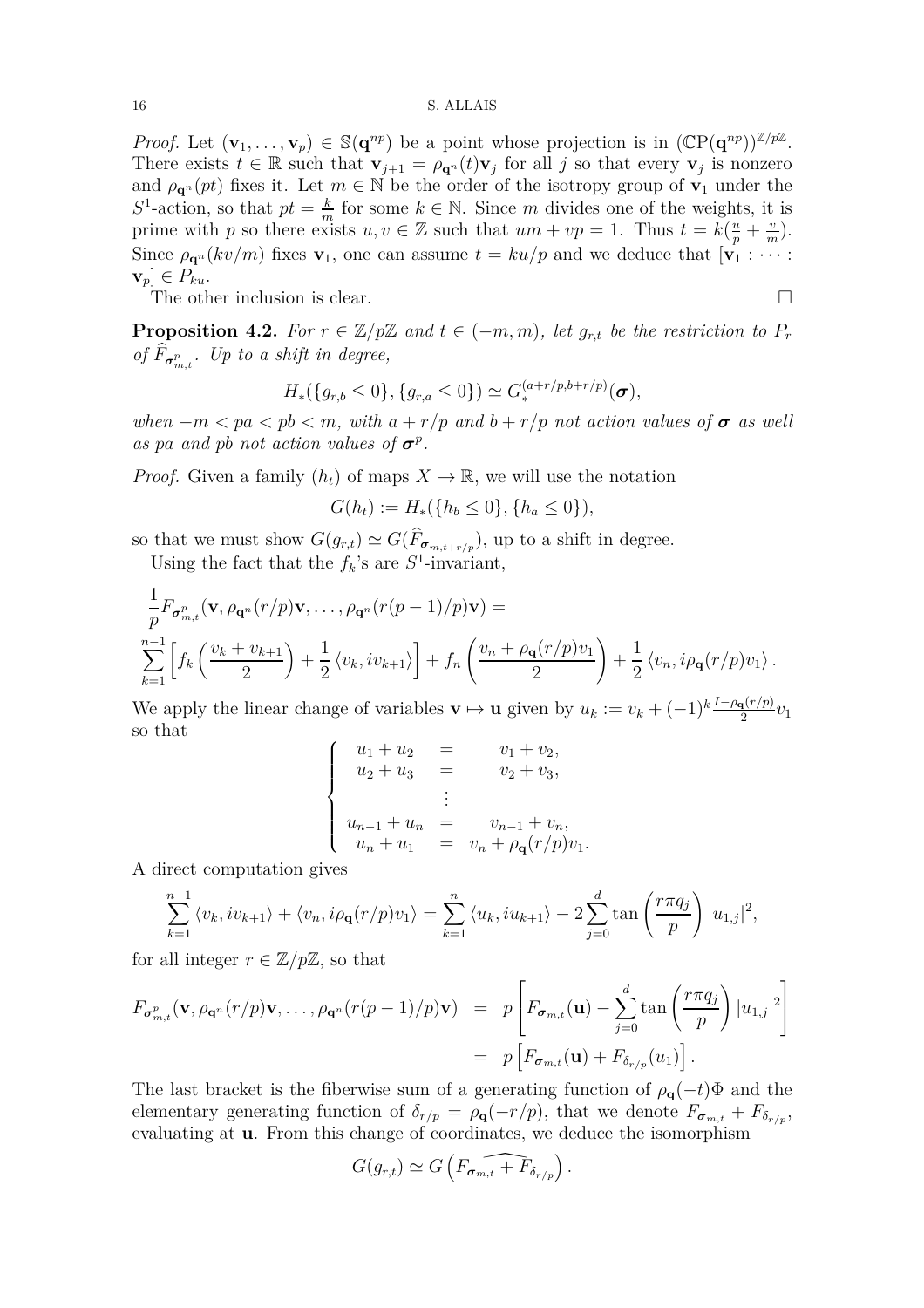We recall that in this case, an  $\mathbb{R}_+^* \times S^1$ -orbit of critical points of the fiberwise sum is in one-to-one correspondence with an  $\mathbb{R}_+^* \times S^1$ -orbit of fixed points of the composed diffeomorphism  $\rho_{q}(-t - r/p)\Phi$  (see the paragraph surrounding Equation [\(5\)](#page-6-0)). Let us identify *r* with its representative in  $\{0, 1, \ldots, p-1\}$ . Contrary to the unweighted case, the path  $s \mapsto F_{\delta_{sr/p}}, s \in [0,1]$ , is not well-defined in general and one must add auxiliary variables to this generating function. The generating function  $F_{\epsilon_1,r/n}$  is a quadratic form generating the same Hamiltonian diffeomorphism as the elementary generating function  $F_{\delta_{r/p}}$ . According to Lemma [2.3,](#page-7-1) there exists a linear fiberwise isomorphism  $(x;\xi) \mapsto (x; L(x,\xi))$  such that

$$
F_{\varepsilon_{1,r/p}}(x;L(x,\xi)) = F_{\delta_{r/p}}(x) + R(\xi),
$$

where  $R$  is a non-degenerate quadratic form. Applying the fiberwise isomorphism  $(x; \eta, \xi) \rightarrow (x; \eta, L(x; \xi))$ , one gets

$$
G\left(\widehat{F_{\sigma_{m,t}} + F_{\varepsilon_{1,r/p}}}\right) \simeq G\left(F_{\sigma_{m,t}} + \widehat{(F_{\delta_{r/p}} \oplus R)}\right)
$$

*.*

Since 0 is a regular value of  $F_{\sigma_{m,t}}$  +  $(\widehat{F_{\delta_{r/p}}} \oplus R)$  for  $t \in \{a, b\}$  by assumption, [\[16,](#page-20-16) Proposition B.1] implies

$$
G\left(F_{\sigma_{m,t}} + \widehat{(F_{\delta_{r/p}} \oplus R)}\right) \simeq G\left(F_{\sigma_{m,t}} + \widehat{F}_{\delta_{r/p}}\right),
$$

up to a shift in degree (the index of *R*). Therefore, we can now replace  $F_{\delta_{r/n}}$  by  $F_{\varepsilon_{1,r/p}}$ .

Let  $(f_{s,t})$  be the family of well-defined maps

$$
f_{s,t} := F_{\sigma_{m,t+(1-s)r/p}} + F_{\varepsilon_{1,sr/p}}, \quad s \in [0,1].
$$

The function  $f_{s,t}$  is the fiberwise sum of a generating function of  $\rho_{\bf q}(-t-(1-s)r/p)\Phi$ and a generating function of  $\rho_{q}(-sr/p)$  so 0 is a regular value of  $f_{s,t}$  if and only if  $\rho_{\bf q}(-t-r/p)\Phi$  does not have any  $\mathbb{R}_+^* \times S^1$ -orbit of fixed points, that is if and only if *t*+*r/p* is not an action value of  $\sigma$ . According to [\[2,](#page-20-15) Proposition 4.7],  $G(f_{0,t}) \simeq G(f_{1,t})$ so that

$$
G(g_{r,t}) \simeq G\left(F_{\sigma_{m,t+r/p}} + F_{\varepsilon_{1,0}}\right).
$$

Since  $F_{\varepsilon_{1,0}}$  is generating the identity as the zero map, by the same argument as above, one can replace  $F_{\sigma_{m,t+r/p}} + F_{\varepsilon_{1,0}}$  in the last expression with  $F_{\sigma_{m,t+r/p}}$ , the conclusion follows.  $\Box$ 

4.2. **Application of Smith inequality and computation of**  $\beta_{\text{tot}}$ **.** According to Smith inequality,

<span id="page-16-0"></span>
$$
\dim H_*(X; \mathbb{F}_p) \ge \dim H_*(X^{\mathbb{Z}/p\mathbb{Z}}; \mathbb{F}_p),\tag{11}
$$

where X is locally compact space or pair such that  $H_*(X; \mathbb{F}_n)$  is finitely generated, a space on which acts the group  $\mathbb{Z}/p\mathbb{Z}$  (see for instance [\[3,](#page-20-20) Chapter IV, §4.1]). Here dim  $H_*$  means the total dimension  $\sum_k$  dim  $H_k$ .

<span id="page-16-1"></span>**Proposition 4.3.** *Given any tuple*  $\sigma$  *of small*  $\mathbb{R}^*_+ \times S^1$ -equivariant Hamiltonian *diffeomorphisms, for every prime number p that is prime with any of the weights and every*  $a \leq b$  *such that*  $a + r/p$  *and*  $b + r/p$  *are not action values of*  $\sigma$  *and pa and pb are not action values of*  $\sigma^p$ ,

$$
\dim G_{*}^{(pa,pb)}(\boldsymbol{\sigma}^p;\mathbb{F}_p) \geq \sum_{(1-p)/2 \leq r \leq (p-1)/2} \dim G_{*}^{(a+r/p,b+r/p)}(\boldsymbol{\sigma};\mathbb{F}_p).
$$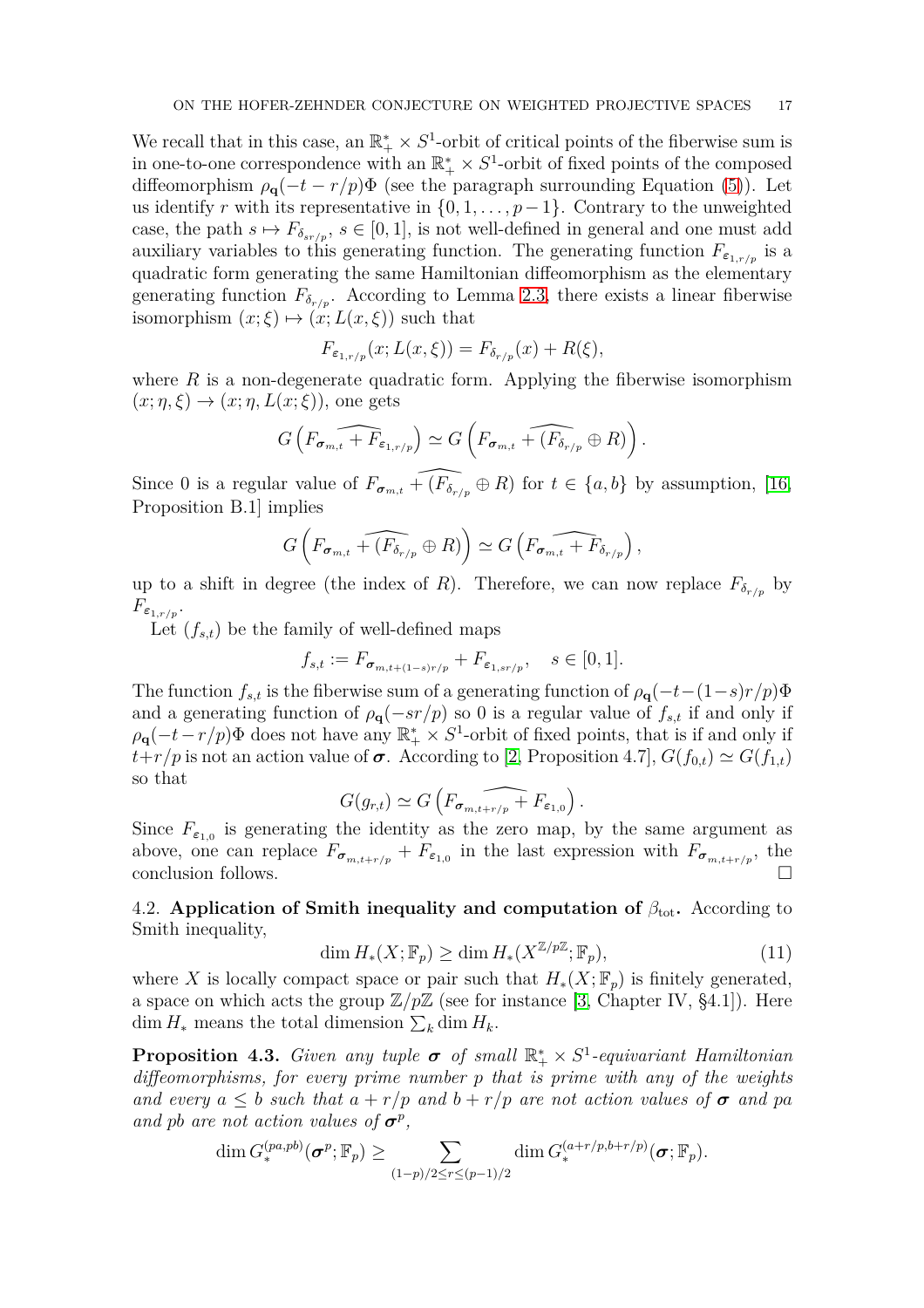We will only prove the case  $p \geq 3$  in order to simplify the exposition. In order to treat the case  $p = 2$ , one should modify the argument given in [\[2,](#page-20-15) Section 6.4] with arguments similar to the ones used above.

*Proof.* Let us take  $m > \max(|a|, |b|)$ . Now, we apply the Smith inequality [\(11\)](#page-16-0) to the couple

$$
X:=\left(\left\{\widehat{F}_{\sigma_{m,b}^p}\leq 0\right\},\left\{\widehat{F}_{\sigma_{m,a}^p}\leq 0\right\}\right).
$$

Similarly to the unweighted case, for some  $i_0 \in \mathbb{N}$ ,

<span id="page-17-1"></span>
$$
H_{*+i_0}(X) = HZ_*(\sigma_{m,b}^p, \sigma_{m,a}^p) \simeq G_*^{(pa, pb)}(\sigma^p, pm) \simeq G_*^{(pa, pb)}(\sigma^p). \tag{12}
$$

According to Lemma [4.1,](#page-14-2)

$$
X^{\mathbb{Z}/p\mathbb{Z}} \simeq \bigsqcup_{(1-p)/2 \le r \le (p-1)/2} \left( \left\{ \widehat{F}_{\sigma^p_{m,b}} |_{P_r} \le 0 \right\}, \left\{ \widehat{F}_{\sigma^p_{m,a}} |_{P_r} \le 0 \right\} \right).
$$

According to Proposition [4.2,](#page-15-0) up to a shift in degree,

$$
H_*(X^{\mathbb{Z}/p\mathbb{Z}};\mathbb{F}_p) \simeq \bigoplus_{(1-p)/2 \leq r \leq (p-1)/2} G_*^{(a+r/p,b+r/p)}(\boldsymbol{\sigma};\mathbb{F}_p).
$$

Therefore, Smith inequality [\(11\)](#page-16-0) together with [\(12\)](#page-17-1) bring the conclusion.  $\Box$ 

Deducing the Smith-type inequality for  $\beta_{\text{tot}}$  is now identical to the unweighted case: one can express  $\beta_{\text{tot}}$  as an integral and then apply Proposition [4.3.](#page-16-1)

**Proposition 4.4.** Let  $\sigma$  be a tuple of small  $\mathbb{R}^*_+ \times S^1$ -equivariant Hamiltonian dif*feomorphisms with a finite number of associated fixed points in* CP(**q**)*. For every a* ∈ R*, every integer n* ∈ N <sup>∗</sup> *and every field* F *whose characteristic is either* 0 *or prime to any of the weights q<sup>j</sup> ,*

$$
\beta_{\text{tot}}(\boldsymbol{\sigma}; \mathbb{F}) = \frac{1}{2} \left( \int_0^1 \dim G_*^{(a+t, a+t+n)}(\boldsymbol{\sigma}; \mathbb{F}) dt - n|\mathbf{q}| \right).
$$

<span id="page-17-2"></span>**Corollary 4.5.** For every tuple of small  $\mathbb{R}^*_+ \times S^1$ -equivariant Hamiltonian diffeo*morphisms with a finite number of associated fixed points in* CP(**q**)*, for every prime number p that is prime with any of the weights,*

$$
\beta_{\text{tot}}(\boldsymbol{\sigma}^p; \mathbb{F}_p) \geq p\beta_{\text{tot}}(\boldsymbol{\sigma}; \mathbb{F}_p).
$$

Another easy consequence of the integral formula is the following proposition (a direct extension of [\[2,](#page-20-15) Proposition 6.4]).

<span id="page-17-3"></span>**Proposition 4.6.** For every tuple of small  $\mathbb{R}_+^* \times S^1$ -equivariant Hamiltonian diffeo*morphisms*  $\sigma$  *with a finite number of associated fixed points in*  $\mathbb{C}P(q)$ *, there exists an integer*  $N \in \mathbb{N}$  *such that for all prime number*  $p \geq N$ *,* 

$$
\beta_{\text{tot}}(\boldsymbol{\sigma};\mathbb{F}_p) = \beta_{\text{tot}}(\boldsymbol{\sigma};\mathbb{Q}).
$$

## 5. Proof of the main theorem

<span id="page-17-0"></span>The proof of Theorem [1.2](#page-1-1) is essentially identical to the one given in [\[2\]](#page-20-15), we reproduce it with slight modifications for the reader's convenience. The proof of Theorem [1.1](#page-0-0) was given below Theorem [3.4.](#page-12-1)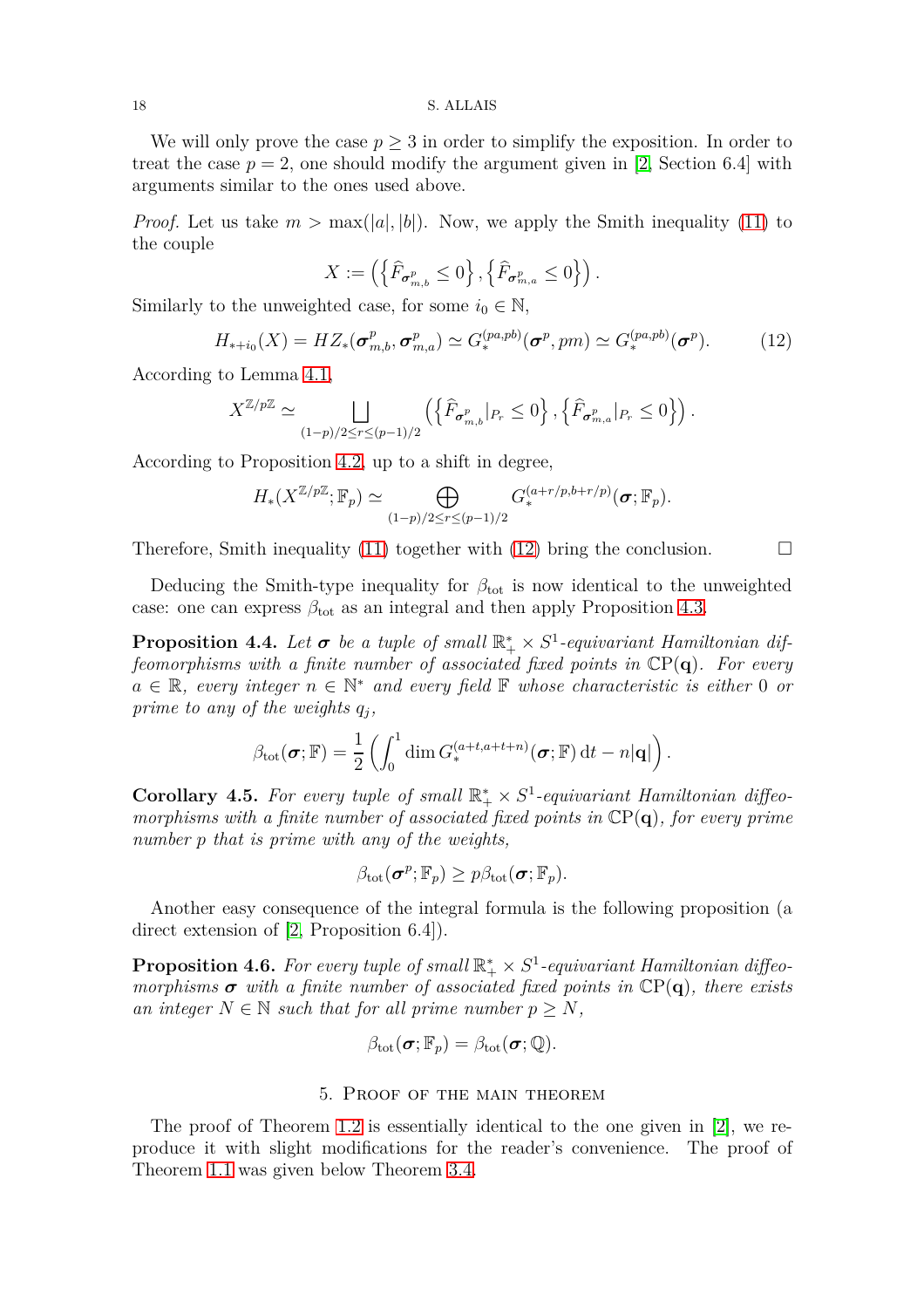*Proof of Theorem [1.2.](#page-1-1)* Let  $\sigma$  be any tuple of  $\mathbb{R}_+^* \times S^1$ -equivariant Hamiltonian diffeomorphisms associated with  $\varphi$ , so that  $N(\sigma;\mathbb{F}) = N(\varphi;\mathbb{F})$ . Let us denote by  $K(\sigma, \mathbb{F})$  the number of Z-orbits of finite bars of the barcode associated with  $\sigma$  over the field F. According to the universal coefficient theorem, one can assume that  $\mathbb{F} = \mathbb{Q}$  if  $\mathbb{F}$  has characteristic 0 and  $\mathbb{F} = \mathbb{F}_p$  if it has characteristic  $p \neq 0$ .

Let us assume that  $\mathbb{F} = \mathbb{Q}$ . According to Proposition [3.8,](#page-14-3)  $N(\sigma; \mathbb{Q}) > |\mathbf{q}|$  implies that  $K(\sigma, \mathbb{Q}) > 0$  so the maximal length of a finite bar  $\beta(\sigma, \mathbb{Q}) > 0$ . According to Corollary [4.5,](#page-17-2) for all prime number *p* prime with any of the weights,

$$
K(\boldsymbol{\sigma}^p; \mathbb{F}_p)\beta(\boldsymbol{\sigma}^p; \mathbb{F}_p) \geq \beta_{\text{tot}}(\boldsymbol{\sigma}^p; \mathbb{F}_p) \geq p\beta_{\text{tot}}(\boldsymbol{\sigma}; \mathbb{F}_p).
$$

Thus, by Proposition [4.6,](#page-17-3) for all sufficiently large prime *p*,

$$
K(\boldsymbol{\sigma}^p;\mathbb{F}_p)\beta(\boldsymbol{\sigma}^p;\mathbb{F}_p)\geq p\beta_{\text{tot}}(\boldsymbol{\sigma};\mathbb{Q})\geq p\beta(\boldsymbol{\sigma};\mathbb{Q}),
$$

that is to say that  $K(\sigma^p; \mathbb{F}_p) \beta(\sigma^p; \mathbb{F}_p)$  grows at least linearly with prime numbers *p*. According to Theorem [3.9,](#page-14-0)  $\beta(\sigma^p; \mathbb{F}_p) \leq 1$  so  $K(\sigma^p; \mathbb{F}_p)$  must diverge to  $+\infty$  with prime numbers *p* and so must  $N(\boldsymbol{\sigma}^p; \mathbb{F}_p)$  by Proposition [3.8.](#page-14-3) Let  $z_1, \ldots, z_n \in \mathbb{C}P^d$ be the fixed points of  $\varphi$ . According to Corollary [3.2,](#page-10-2) there exists  $B > 0$  such that  $\dim C_*(\sigma^p; z_k, t_j(z_k); \mathbb{F}_p) < B$  for all *k*, *j*, and all prime *p* that does not divide any of the weights. Let  $A \in \mathbb{N}$  be such that for all prime  $p \geq A$ ,  $N(\sigma^p; \mathbb{F}_p) > nq_0q_1 \cdots q_dB$ . Then, for all prime  $p \geq A$ , there must be at least one fixed point of  $\varphi^p$  that is not one of the  $z_k$ 's, that is there must be at least one *p*-periodic point that is not a fixed point. Hence, the conclusion for the case F of characteristic 0.

Let us assume that  $\mathbb{F} = \mathbb{F}_p$  for some prime number p. By contradiction, let us assume that  $\varphi$  has only finitely many periodic points of period belonging to  $\{p^k \mid k \in \mathbb{N}\}\$ . According to Corollary [4.5,](#page-17-2)

$$
\beta_{\text{tot}}(\boldsymbol{\sigma}^{p^k}; \mathbb{F}_p) \geq p^k \beta_{\text{tot}}(\boldsymbol{\sigma}; \mathbb{F}_p), \quad \forall k \in \mathbb{N},
$$

in particular,  $N(\sigma^{p^k}; \mathbb{F}_p) > |\mathbf{q}|$  for all  $k \in \mathbb{N}$ . Thus, by taking a sufficiently large  $p^k$ -iterate of  $\varphi$ , one can assume that every periodic point of  $\varphi$  of period  $p^k$  for some *k* is an admissible fixed point of  $\varphi$  (see above Proposition [3.1](#page-9-1) for the definition of an admissible fixed point). According to Proposition [3.1,](#page-9-1) it implies that  $N(\sigma^{p^k}; \mathbb{F}_p)$  $N(\sigma; \mathbb{F}_p)$  for all  $k \in \mathbb{N}$ . But Corollary [4.5](#page-17-2) together with Proposition [3.8](#page-14-3) imply that the left-hand side of this equation must diverge to  $+\infty$  as *k* grows, a contradiction.  $\Box$ 

## Appendix A. Homology properties of orbibundles

<span id="page-18-0"></span>In this appendix, we show a version of the Thom isomorphism and the existence of the Gysin morphism for orbibundles.

We refer to [\[28,](#page-21-9)  $\S3$ ] for a precise definition of the orbifold structure of a smooth orbibundle (orbibundles are called *V* -bundles there). We will only use the underlying topological spaces at stake and work with the following topological version of orbifold containing the underlying topological maps of the smooth definition. A continuous map  $\pi : E \to B$  is an *F*-orbibundle, *F* being a topological space or pair, if *B* is covered by open sets  $(V_{\alpha})$  satisfying the following trivialization property. For all  $\alpha$ , there exist a topological space  $U_{\alpha}$ , a finite group  $\Gamma_{\alpha}$  acting continuously on  $U_{\alpha}$ , a continuous action of  $\Gamma_{\alpha}$  on  $U_{\alpha} \times F$  of the form

$$
\gamma \cdot (x, y) := (\gamma \cdot x, f_{\alpha}(\gamma, x, y)), \quad \forall (x, y) \in U_{\alpha} \times F, \forall \gamma \in \Gamma_{\alpha},
$$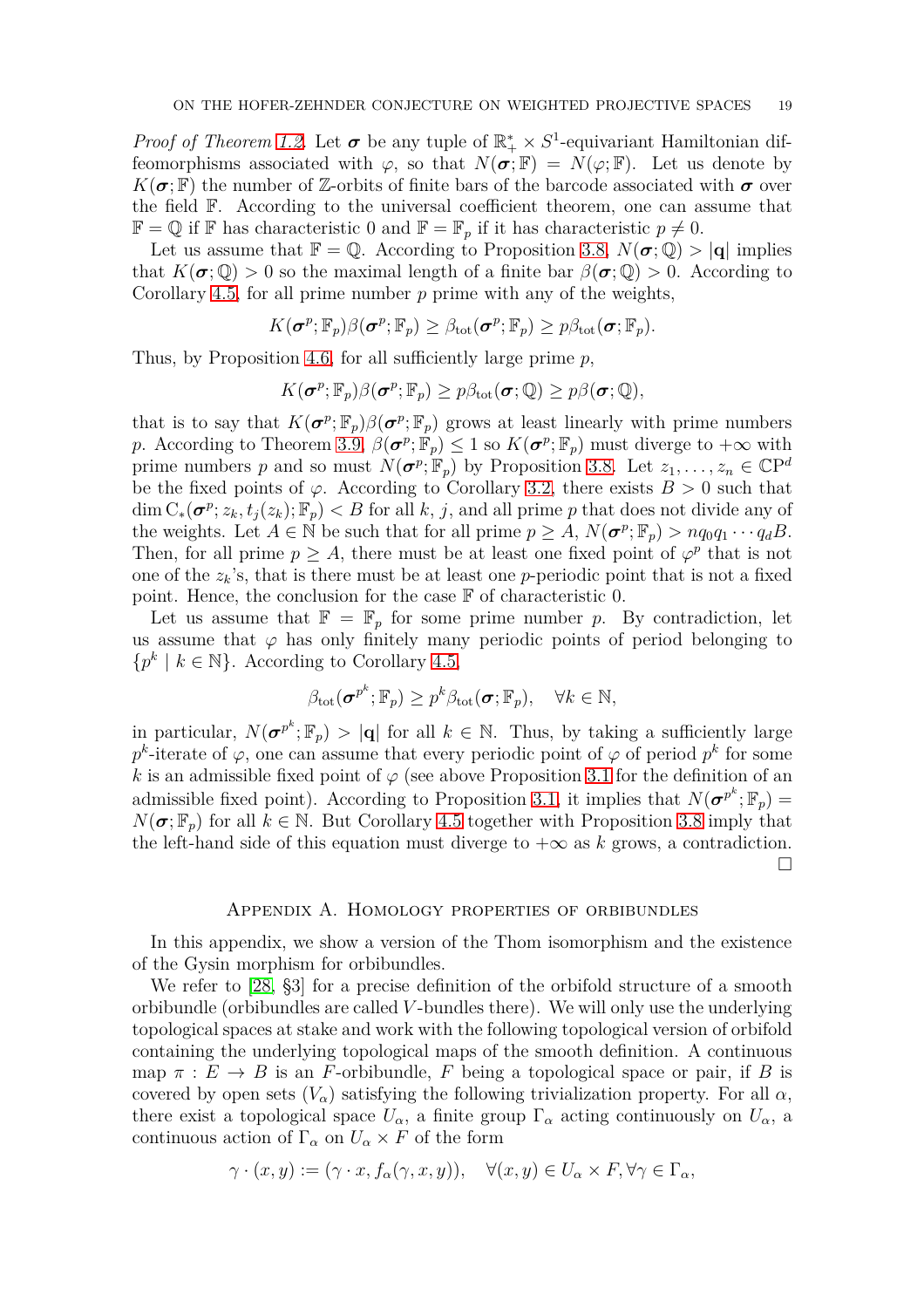for some map  $f_{\alpha}$ , there also exist  $\Gamma_{\alpha}$ -invariant continuous map  $U_{\alpha} \to V_{\alpha}$  and  $U_{\alpha} \times$  $F \to \pi^{-1}(V_\alpha)$  inducing the respective homeomorphisms  $\varphi_\alpha : U_\alpha/\Gamma_\alpha \to V_\alpha$  and  $\chi_{\alpha} : (U_{\alpha} \times F)/\Gamma_{\alpha} \to \pi^{-1}(V_{\alpha})$  and making the following diagram commute:



where the  $pr_1$ 's denote the projection on the first factor and the unlabeled maps are quotient maps.

Given a ring of coefficients *R* and an *R*-oriented manifold *F*, we say that an *F*orbibundle  $\pi : E \to B$  is *R*-oriented if there are a preferred orientation of each fiber  $\pi^{-1}(b)$  and covering  $(V_\alpha)$  such that the  $\chi_\alpha$ 's and the  $\Gamma_\alpha$ -actions respect the orientation fiberwise. Such a covering of  $\pi$  is called an *R*-oriented covering.

**Theorem A.1** (Thom isomorphism). Let  $\pi : E \to B$  be an  $(\mathbb{R}^n, 0)$ -orbibundle that is R-oriented (as an  $\mathbb{R}^n$ -orbibundle). Let us assume that the order of the finite *linear groups*  $\Gamma_{\alpha}$  *of an R-oriented covering of*  $\pi$  *are prime with the characteristic of R or that the characteristic of R is zero. Then there exists a natural class τ* ∈  $H<sup>n</sup>(E, E<sub>0</sub>; R)$  *called the Thom class of*  $\pi$  *such that the respective morphisms*  $\alpha \mapsto$  $\pi_*(\alpha \frown \tau)$  *and*  $u \mapsto \tau \frown \pi^*u$  *are isomorphisms* 

$$
H_*(E, E_0; R) \xrightarrow{\simeq} H_{*-n}(B; R) \quad and \quad H^*(B; R) \xrightarrow{\simeq} H^{*+n}(E, E_0; R),
$$

*where*  $E_0 \subset E$  *denote the total space of the associated* ( $\mathbb{R}^n \setminus 0$ )-orbibundle.

*Proof.* Let us define the restriction of the Thom class  $\tau_{\alpha}$  to  $(E, E_0) \cap \pi^{-1}(V_{\alpha})$  for any  $\alpha$ . The key point of this generalization is that the quotient maps associated with  $U_{\alpha}$  and  $U_{\alpha} \times (\mathbb{R}^n, \mathbb{R}^n \setminus 0)$  induce isomorphism in cohomology (and homology) over *R* according to Lemma [2.2:](#page-5-2)

<span id="page-19-1"></span>
$$
H^*(E, E_0) \cap \pi^{-1}(V_\alpha); R) \xrightarrow{\simeq} H^*(U_\alpha \times (\mathbb{R}^n, \mathbb{R}^n \setminus 0); R)^{\Gamma_\alpha}, \tag{13}
$$

indeed, the characteristic of *R* is either 0 or prime with the order of  $\Gamma_{\alpha}$ . Let  $\tau'_{\alpha} \in$  $H^n(U_\alpha \times (\mathbb{R}^n, \mathbb{R}^n \setminus 0))$  be the Thom class of the trivial  $(\mathbb{R}^n, 0)$ -bundle  $U_\alpha \times (\mathbb{R}^n, 0) \to$ *U*<sub>*α*</sub>. Since the action of  $\Gamma_\alpha$  on  $U_\alpha \times \mathbb{R}^n$  sends oriented fiber to oriented fiber, it preserves  $\tau'_{\alpha}$  and the Thom isomorphism on this trivial bundle is  $\Gamma_{\alpha}$ -equivariant. Therefore,  $\tau_{\alpha}$  can naturally be defined as the inverse image of  $\tau'_{\alpha}$  under [\(13\)](#page-19-1). The proof now follows *verbatim* the proof of the usual Thom isomorphism theorem given in [\[22,](#page-20-22)  $\S$ 10].

Similarly to  $\mathbb{S}^n$ -bundle, one can canonically include any  $\mathbb{S}^n$ -orbibundle inside an  $(\mathbb{R}^{n+1}, 0)$ -orbibundle  $E \to B$  and consider the long exact sequence of pair  $(E, E_0)$ to obtain the following corollary.

<span id="page-19-0"></span>**Corollary A.2** (The Gysin long exact sequence). Let  $\pi$  :  $E \rightarrow B$  be an  $\mathbb{S}^n$ *orbibundle that is R-oriented. Let us assume that the order of the finite linear groups*  $\Gamma_{\alpha}$  *of an R*-oriented covering of  $\pi$  *are prime with the characteristic of R or that the characteristic of R is zero. Then there exists a natural long exact sequence in homology called the Gysin long exact sequence*

$$
\cdots \to H_{*+1}(E;R) \xrightarrow{\pi_*} H_{*+1}(B;R) \xrightarrow{\cdot \quad e} H_{*-n}(B;R) \xrightarrow{\pi^*} H_*(E;R) \to \cdots,
$$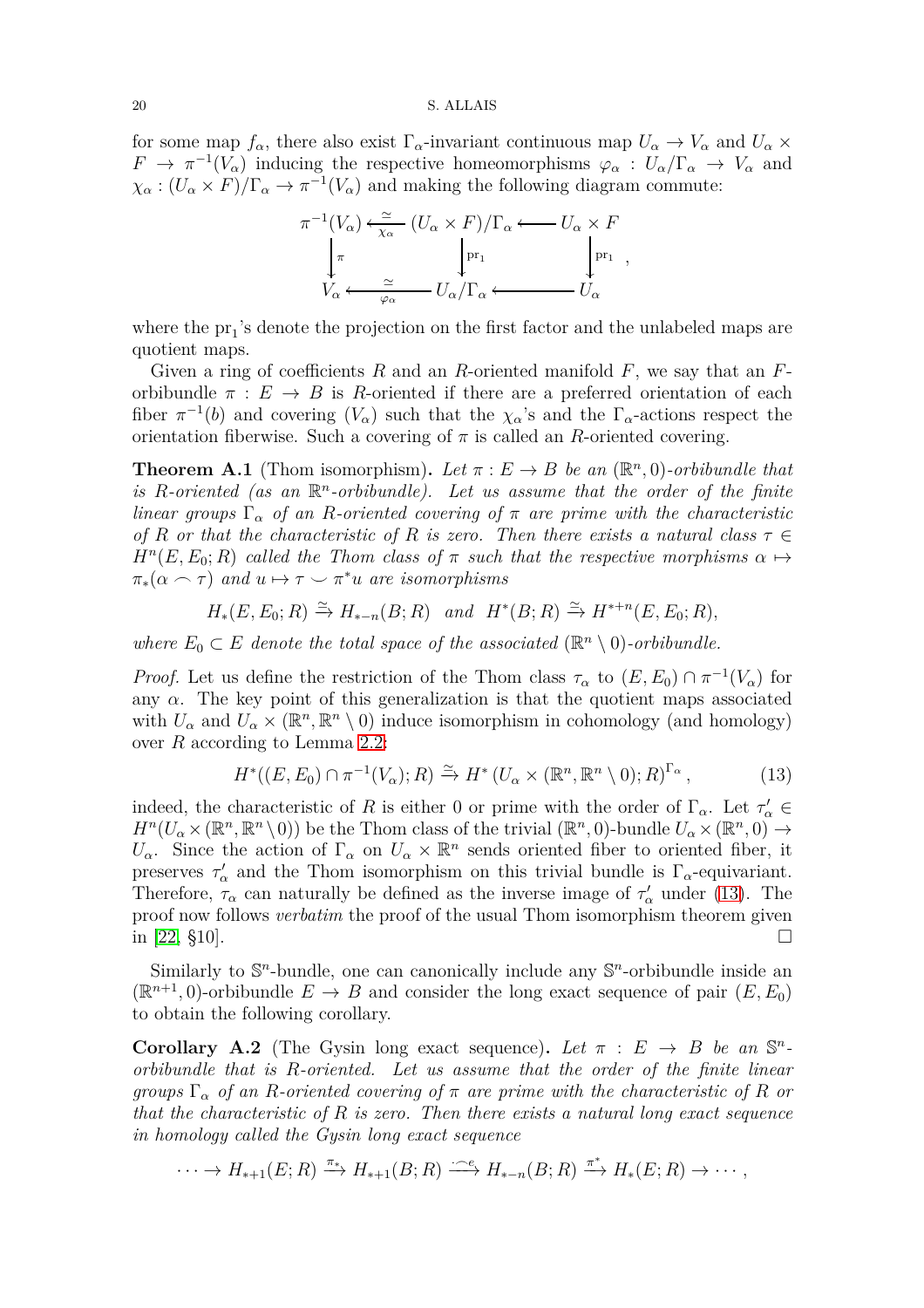*where*  $e \in H^{n+1}(B;R)$  *is called the Euler class of the orbibundle, it is the pullback* of the Thom class of the associated  $(\mathbb{R}^{n+1}, 0)$ -orbibundle, and the natural morphism  $\pi^*: H_*(B; R) \to H_{*+n}(E; R)$  *is called the Gysin morphism.* 

## **REFERENCES**

- <span id="page-20-21"></span>1. Simon Allais, *On periodic points of Hamiltonian diffeomorphisms of* CP *d via generating functions*, To appear in the Journal of Symplectic Geometry.
- <span id="page-20-15"></span>2. , *On the Hofer-Zehnder conjecture on* CP *d via generating functions (with an appendix by Egor Shelukhin)*, arXiv e-prints (2020), arXiv:2010.14172v2.
- <span id="page-20-20"></span>3. Armand Borel, *Seminar on transformation groups*, With contributions by G. Bredon, E. E. Floyd, D. Montgomery, R. Palais. Annals of Mathematics Studies, No. 46, Princeton University Press, Princeton, N.J., 1960.
- <span id="page-20-14"></span>4. Erman Cineli, Viktor L. Ginzburg, and Basak Z. Gurel, *Another look at the Hofer-Zehnder conjecture*, arXiv e-prints (2020), arXiv:2009.13052.
- <span id="page-20-13"></span>5. Brian Collier, Ely Kerman, Benjamin M. Reiniger, Bolor Turmunkh, and Andrew Zimmer, *A symplectic proof of a theorem of Franks*, Compos. Math. **148** (2012), no. 6, 1969–1984.
- <span id="page-20-3"></span>6. Charles C. Conley and Eduard Zehnder, *A global fixed point theorem for symplectic maps and subharmonic solutions of Hamiltonian equations on tori*, Nonlinear functional analysis and its applications, Part 1 (Berkeley, Calif., 1983), Proc. Sympos. Pure Math., vol. 45, Amer. Math. Soc., Providence, RI, 1986, pp. 283–299. MR 843567
- <span id="page-20-17"></span>7. Daniel Cristofaro-Gardiner, Vincent Humilière, Cheuk Yu Mak, Sobhan Seyfaddini, and Ivan Smith, *Quantitative Heegaard Floer cohomology and the Calabi invariant*, arXiv e-prints (2021), arXiv:2105.11026.
- <span id="page-20-0"></span>8. Barry Fortune, *A symplectic fixed point theorem for* **C**P *<sup>n</sup>*, Invent. Math. **81** (1985), no. 1, 29–46.
- <span id="page-20-11"></span>9. John Franks, *Geodesics on S* <sup>2</sup> *and periodic points of annulus homeomorphisms*, Invent. Math. **108** (1992), no. 2, 403–418.
- <span id="page-20-12"></span>10. , *Area preserving homeomorphisms of open surfaces of genus zero*, New York J. Math. **2** (1996), 1–19, electronic.
- <span id="page-20-4"></span>11. John Franks and Michael Handel, *Periodic points of Hamiltonian surface diffeomorphisms*, Geom. Topol. **7** (2003), 713–756.
- <span id="page-20-7"></span><span id="page-20-6"></span>12. Viktor L. Ginzburg, *The Conley conjecture*, Ann. of Math. (2) **172** (2010), no. 2, 1127–1180. MR 2680488
- 13. Viktor L. Ginzburg and Başak Z. Gürel, *Conley conjecture for negative monotone symplectic manifolds*, Int. Math. Res. Not. IMRN (2012), no. 8, 1748–1767.
- <span id="page-20-9"></span><span id="page-20-8"></span>14. , *The Conley conjecture and beyond*, Arnold Math. J. **1** (2015), no. 3, 299–337.
- <span id="page-20-16"></span>15. , *Conley conjecture revisited*, Int. Math. Res. Not. IMRN (2019), no. 3, 761–798.
- 16. Alexander B. Givental′ , *Nonlinear generalization of the Maslov index*, Theory of singularities and its applications, Adv. Soviet Math., vol. 1, Amer. Math. Soc., Providence, RI, 1990, pp. 71–103.
- <span id="page-20-2"></span>17. Nancy Hingston, *Subharmonic solutions of Hamiltonian equations on tori*, Ann. of Math. (2) **170** (2009), no. 2, 529–560. MR 2552101
- <span id="page-20-10"></span>18. Helmut Hofer and Eduard Zehnder, *Symplectic invariants and Hamiltonian dynamics. Reprint of the 1994 original.*, reprint of the 1994 original ed., Basel: Birkhäuser, 2011 (English).
- <span id="page-20-19"></span>19. Tetsuro Kawasaki, *Cohomology of twisted projective spaces and lens complexes*, Math. Ann. **206** (1973), 243–248.
- <span id="page-20-5"></span>20. Patrice Le Calvez, *Periodic orbits of Hamiltonian homeomorphisms of surfaces*, Duke Math. J. **133** (2006), no. 1, 125–184. MR 2219272
- <span id="page-20-1"></span>21. Guangcun Lu, *Symplectic fixed points and Lagrangian intersections on weighted projective spaces*, Houston J. Math. **34** (2008), no. 1, 301–316.
- <span id="page-20-22"></span>22. John W. Milnor and James D. Stasheff, *Characteristic classes*, Annals of Mathematics Studies, No. 76, Princeton University Press, Princeton, N. J.; University of Tokyo Press, Tokyo, 1974.
- <span id="page-20-18"></span>23. Miguel Miranda Ribeiro Moreira, *Floer homology for global quotient orbifolds*, 2019, p. 92.